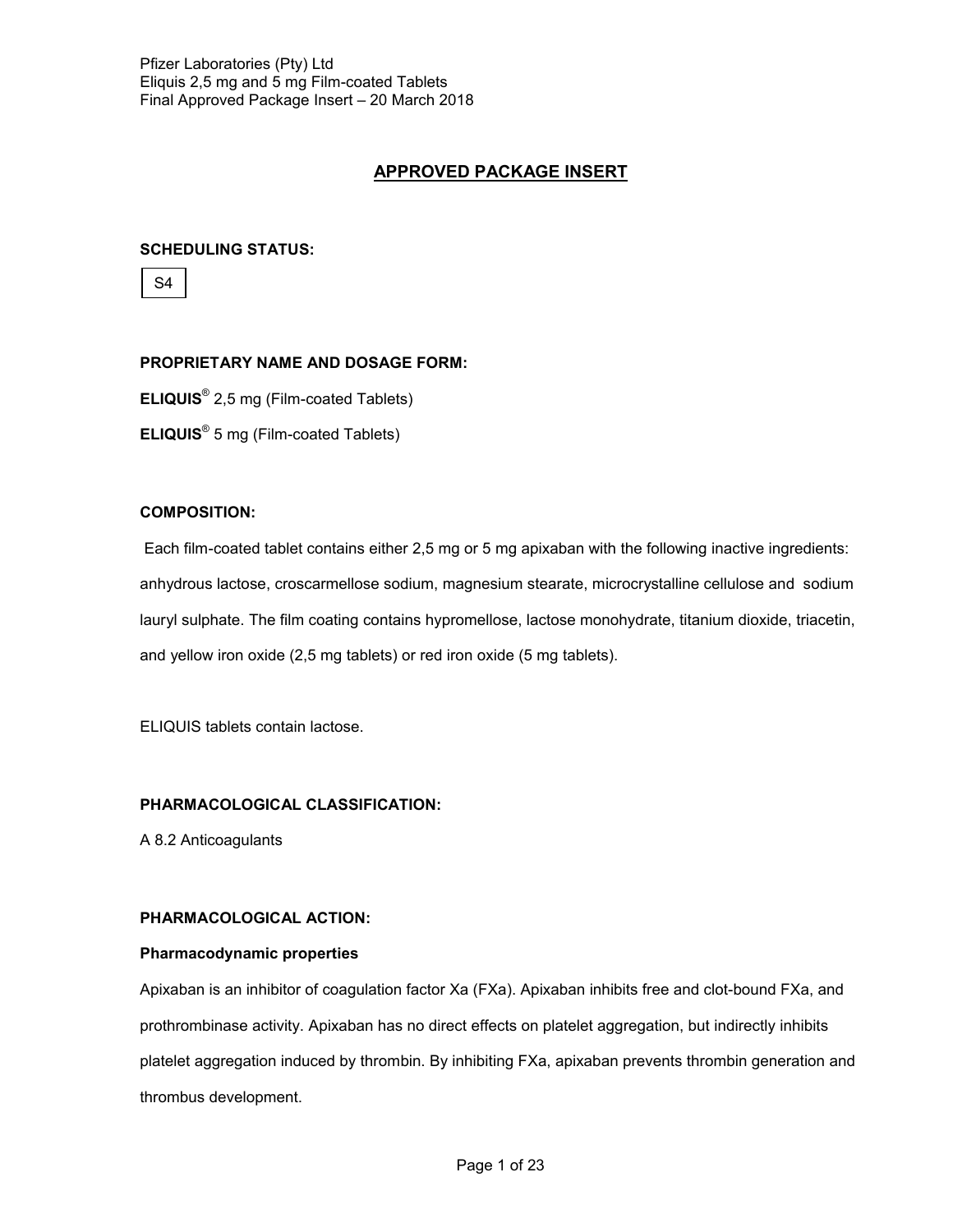The pharmacodynamic effects of apixaban are reflective of the mechanism of action. As a result of FXa inhibition, apixaban prolongs clotting tests such as prothrombin time (PT), international normalised ratio (INR) and activated partial thromboplastin time (aPTT). However, changes observed in these clotting tests are not suitable for assessing the effects of apixaban.

Apixaban also demonstrates anti-FXa activity as evident by reduction in FXa enzyme activity in the Rotachrom<sup>®</sup> Heparin chromogenic assay. The relationship between apixaban plasma concentration and anti-FXa activity is linear over a wide dose range of apixaban, and precision of the Rotachrom $^\circ$  assay is within acceptable limits for use in a clinical laboratory. The dose- and concentration-related changes observed following apixaban administration are more pronounced, and less variable, with anti-FXa activity compared with clotting tests.

Although treatment with apixaban does not require routine monitoring of exposure, the Rotachrom® anti-FXa assay may be useful in situations where knowledge of apixaban exposure may help to inform clinical decisions.

# **Pharmacokinetic properties**

### **Absorption**

The absolute bioavailability of apixaban is approximately 50 % for doses up to 10 mg. Apixaban is absorbed with maximum concentrations  $(C_{max})$  appearing 3 to 4 hours after tablet intake. Intake with food does not affect apixaban AUC or  $C_{\text{max}}$  at the 10 mg dose. Apixaban can be taken with or without food. Apixaban demonstrates linear pharmacokinetics with dose proportional increases in exposure for oral doses up to 10 mg. At doses ≥ 25 mg, apixaban displays dissolution limited absorption with decreased bioavailability. Apixaban exposure parameters exhibit low to moderate variability reflected by a withinsubject and inter-subject variability of  $\sim$  20 % CV and  $\sim$  30 % CV, respectively.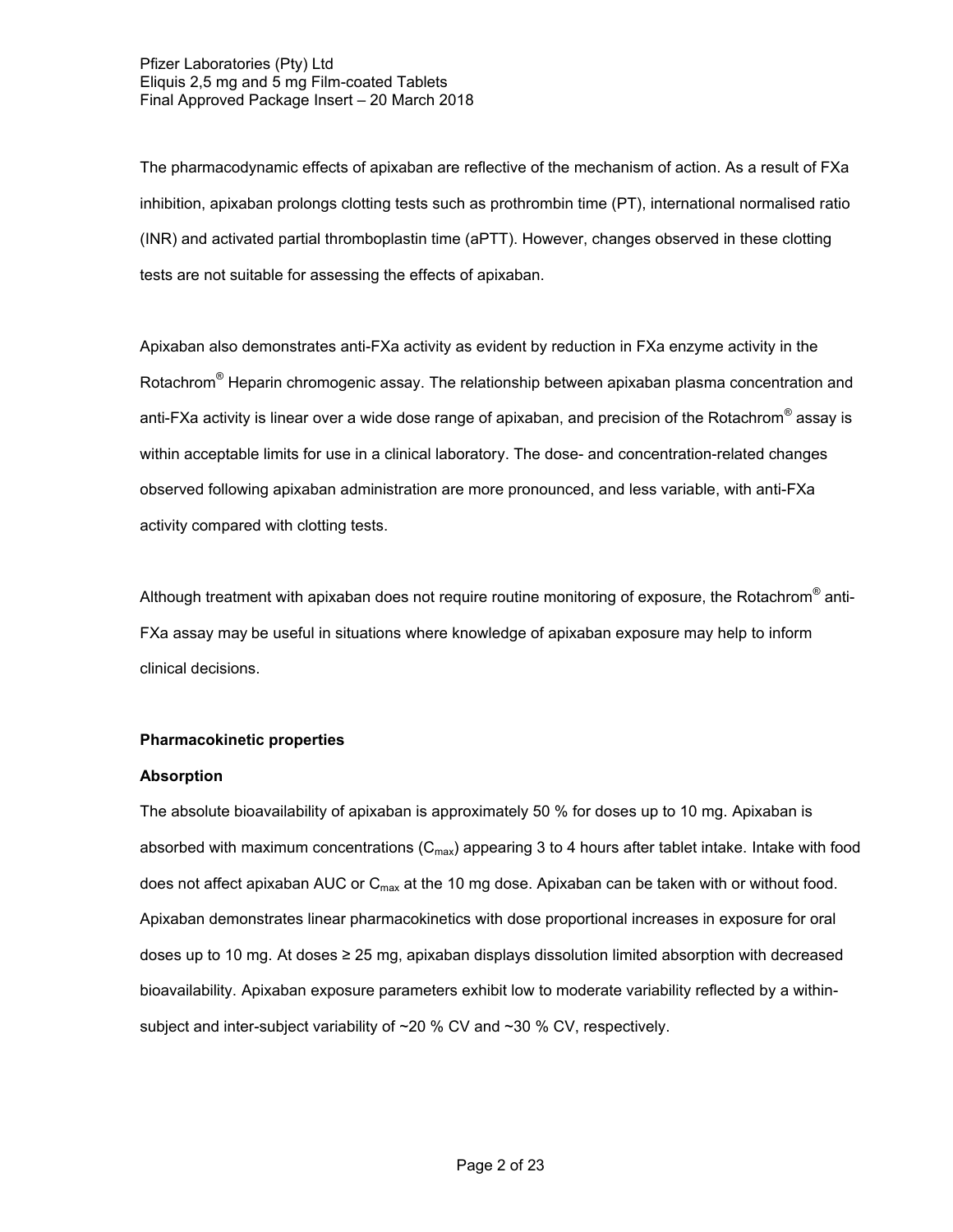## **Distribution**

Plasma protein binding in humans is approximately 87 %. The volume of distribution (Vss) is approximately 21 litres.

## **Metabolism and elimination**

Apixaban has multiple routes of elimination. Of the administered apixaban dose in humans, approximately 25 % was recovered as metabolites, with the majority recovered in faeces. Renal excretion of apixaban accounts for approximately 27 % of total clearance. Additional contributions from biliary and direct intestinal excretion were observed in clinical and nonclinical studies, respectively.

Apixaban has a total clearance of about 3,3 l/h and a half-life of approximately 12 hours.

O-demethylation and hydroxylation at the 3-oxopiperidinyl moiety are the major sites of biotransformation. Apixaban is metabolised mainly via CYP3A4/5 with minor contributions from CYP1A2, 2C8, 2C9, 2C19, and 2J2. Unchanged apixaban is the major medicine-related component in human plasma with no active circulating metabolites present. Apixaban is a substrate of transport proteins, P-gp and breast cancer resistance protein (BCRP).

### **Renal impairment**

There was no impact of impaired renal function on peak concentration of apixaban after a single dose.

There was an increase in apixaban exposure correlated to decrease in renal function, as assessed via measured creatinine clearance. In individuals with mild (creatinine clearance 51 - 80 ml/min), moderate (creatinine clearance 30 - 50 ml/min) and severe (creatinine clearance 15 - 29 ml/min) renal impairment, apixaban plasma concentrations (AUC) were increased 16, 29, and 44 %, respectively, compared to individuals with normal creatinine clearance. Renal impairment had no evident effect on the relationship between apixaban plasma concentration and anti-FXa activity. (See DOSAGE AND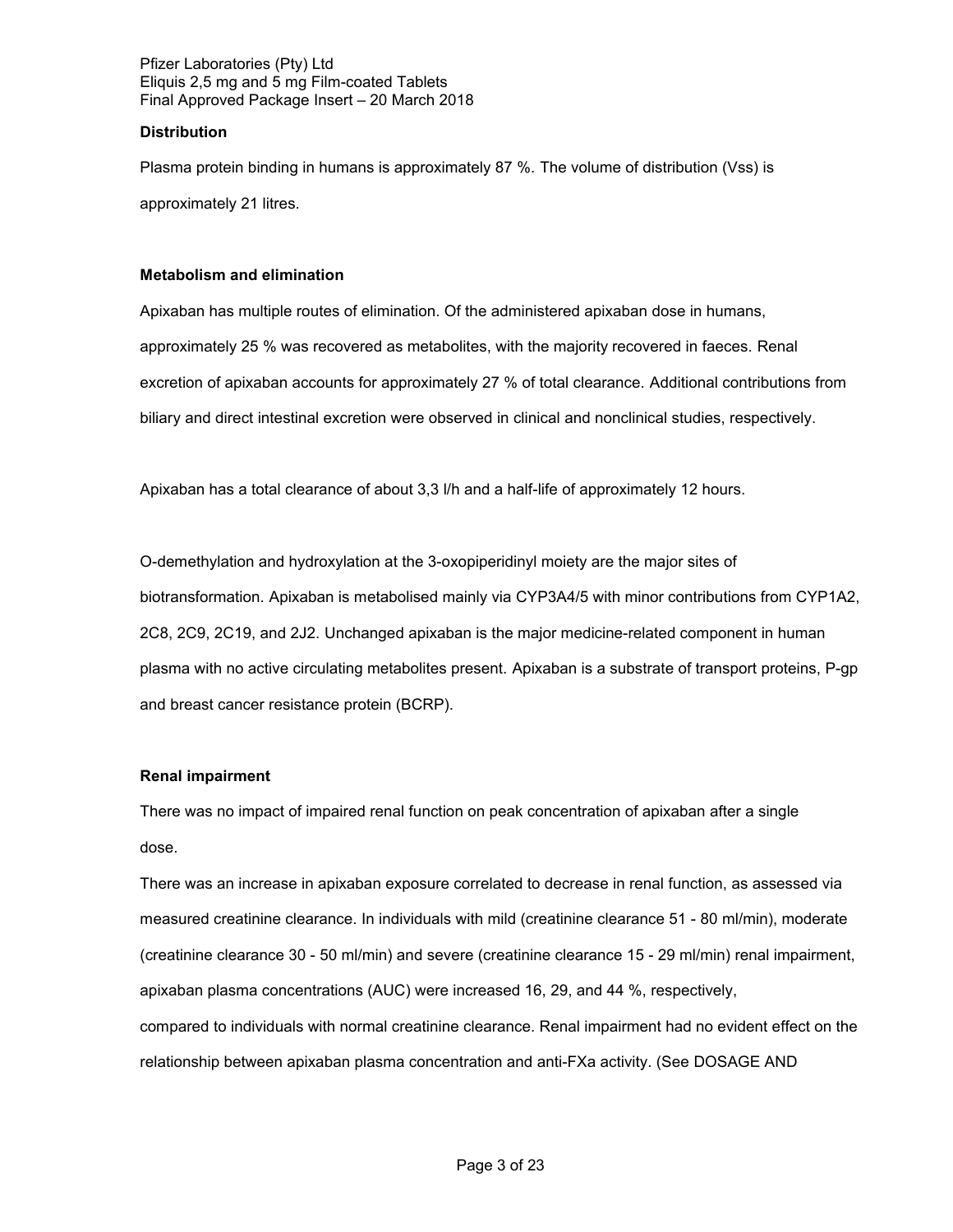DIRECTIONS FOR USE, Prevention of stroke and systemic embolism: nonvalvular atrial fibrillation (NVAF)).

## **Hepatic impairment**

Apixaban has not been studied in patients with severe hepatic impairment or active hepatobiliary disease. Apixaban is not recommended in patients with severe hepatic impairment (see WARNINGS AND SPECIAL PRECAUTIONS, Hepatic impairment).

In a study comparing subjects with mild and moderate hepatic impairment (classified as Child Pugh A and B, respectively) to healthy control subjects, the single-dose pharmacokinetics and pharmacodynamics of apixaban 5 mg were not altered in subjects with mild or moderate hepatic impairment. Changes in anti-FXa activity and INR were comparable between subjects with mild to moderate hepatic impairment and healthy subjects. No dose adjustment is required in patients with mild or moderate hepatic impairment. However, given the limited number of subjects studied, caution is advised when using ELIQUIS in this population (see DOSAGE AND DIRECTIONS FOR USE, Hepatic impairment and WARNINGS AND SPECIAL PRECAUTIONS, Hepatic impairment).

# **Elderly**

Elderly patients (above 65 years) exhibited higher plasma concentrations than younger patients, with mean AUC values being approximately 32 % higher. (See DOSAGE AND DIRECTIONS FOR USE, Prevention of stroke and systemic embolism: NVAF).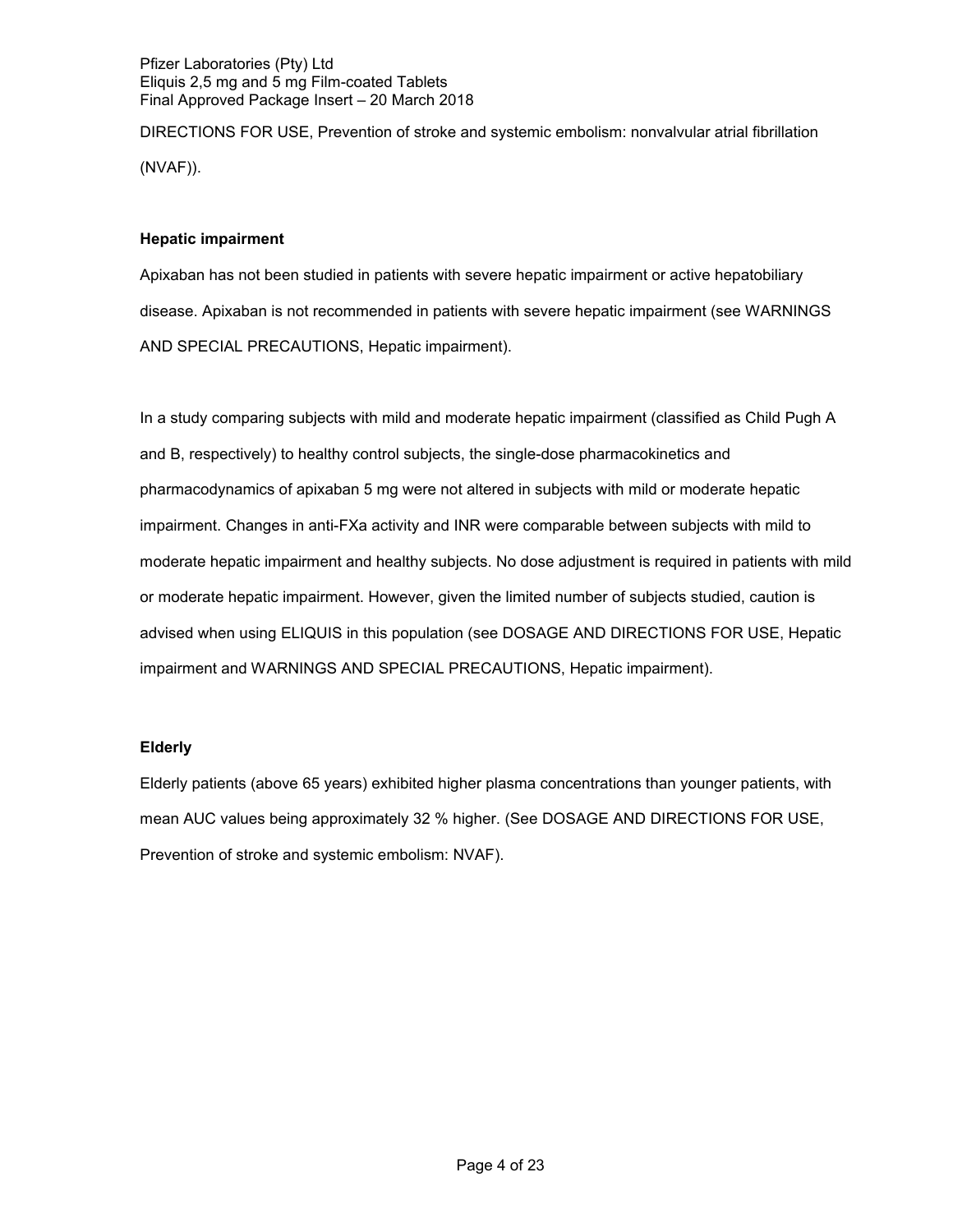## **Body weight**

Compared to apixaban exposure in subjects with body weight of 65 to 85 kg, body weight > 120 kg was associated with approximately 30 % lower exposure and body weight < 50 kg was associated with approximately 30 % higher exposure. (See DOSAGE AND DIRECTIONS FOR USE, Prevention of stroke and systemic embolism: NVAF).

# **Pharmacokinetic/pharmacodynamic relationship**

The pharmacokinetic/pharmacodynamic (PK/PD) relationship between apixaban plasma concentration and several PD endpoints (anti-FXa activity, INR, PT, aPTT) has been evaluated after administration of a wide range of doses (0,5 - 50 mg). The relationship between apixaban plasma concentration and anti-FXa activity was best described by a linear model. The PK/PD relationship observed in patients who received apixaban in Phase 2 or Phase 3 clinical trials was consistent with that established in healthy subjects.

### **INDICATIONS:**

### **Prevention of VTE: elective hip or knee replacement surgery**

ELIQUIS is indicated for the prevention of venous thromboembolic events (VTE) in adult patients who have undergone elective hip or knee replacement surgery.

# **Prevention of stroke and systemic embolism: nonvalvular atrial fibrillation (NVAF)**

ELIQUIS is also indicated to reduce the risk of stroke, systemic embolism, and death in patients with nonvalvular atrial fibrillation with one or more risk factors.

# **CONTRAINDICATIONS:**

Hypersensitivity to the active substance (apixaban) or to any of the excipients.

Clinically significant active bleeding.

ELIQUIS is not recommended in patients with severe renal disease (CrCl <15 ml/min).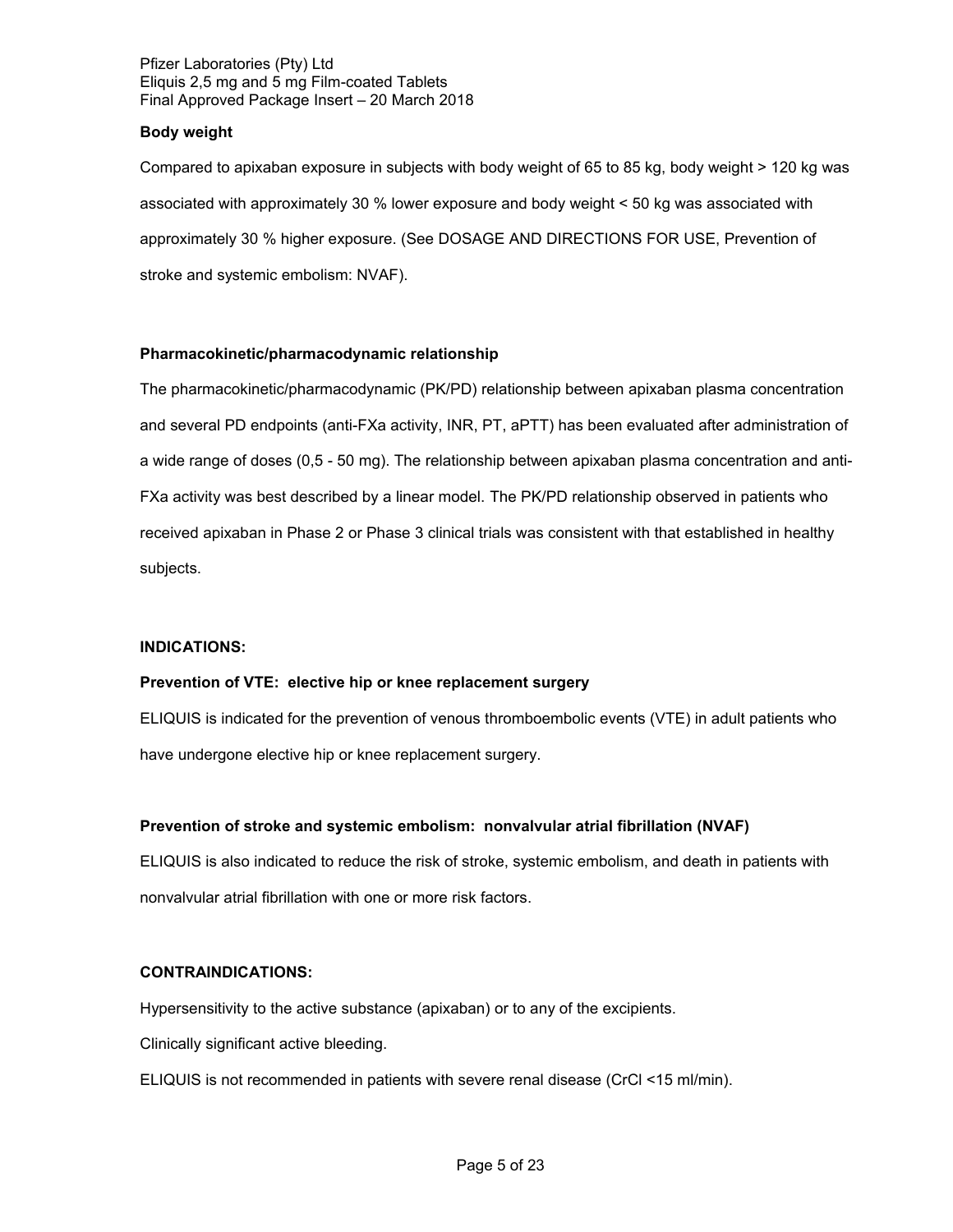ELIQUIS is not recommended in patients with hepatic disease associated with coagulopathy and clinically relevant bleeding risk.

ELIQUIS should not be administered with antiplatelet medicines other than aspirin (see WARNINGS

AND SPECIAL PRECAUTIONS).

## **WARNINGS AND SPECIAL PRECAUTIONS:**

## **Haemorrhage risk**

Patients taking ELIQUIS are to be carefully observed for signs of bleeding. ELIQUIS is recommended to be used with caution in conditions with increased risk of haemorrhage, such as: congenital or acquired bleeding disorders; active ulcerative gastrointestinal disease; bacterial endocarditis; thrombocytopenia; platelet disorders; history of haemorrhagic stroke; severe uncontrolled hypertension; and recent brain, spinal, or ophthalmological surgery. ELIQUIS administration should be discontinued if severe haemorrhage occurs (see KNOWN SYMPTOMS OF OVERDOSAGE AND PARTICULARS OF ITS TREATMENT).

In the event of haemorrhagic complications, treatment must be discontinued and the source of bleeding investigated. The initiation of appropriate treatment, e.g., surgical haemostasis or the transfusion of fresh frozen plasma, should be considered. If life-threatening bleeding cannot be controlled by the above measures, administration of recombinant factor VIIa may be considered. However, there is currently no experience with the use of recombinant factor VIIa in individuals receiving ELIQUIS. Standard anticoagulation tests cannot be used to monitor ELIQUIS (see INTERACTIONS).

# **There is no reversal medication for ELIQUIS.**

# **Temporary discontinuation of ELIQUIS**

Discontinue ELIQUIS, in the presence of active bleeding, elective surgery, or invasive procedures that place patients at an increased risk of haemorrhage. Restart ELIQUIS therapy 12 - 24 hours after the danger of haemorrhage has ceased.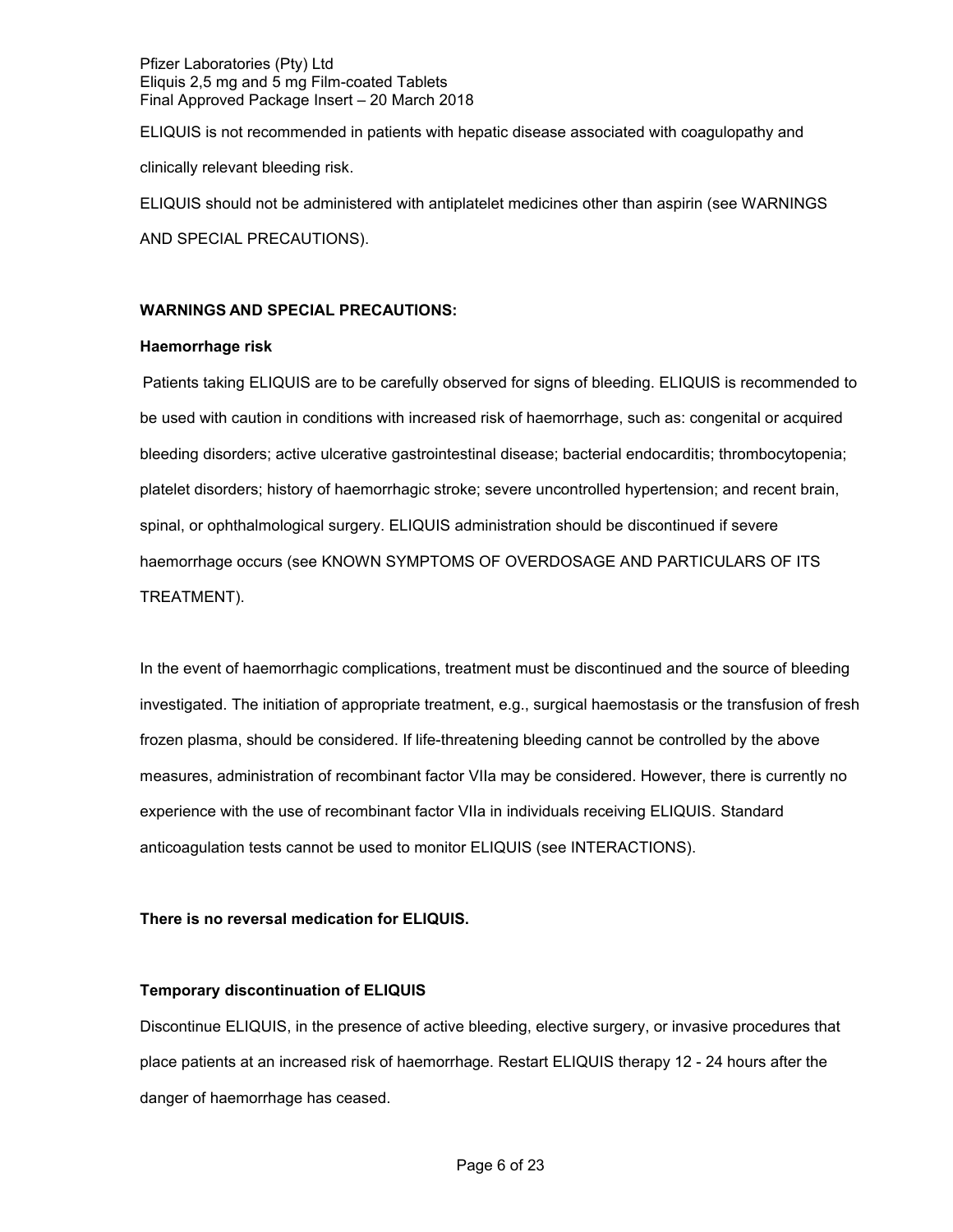## **Renal impairment**

### *Prevention of VTE: elective hip or knee replacement surgery*

Because there is limited clinical experience in patients with creatinine clearance < 15 ml/min and there are no data in patients undergoing dialysis, ELIQUIS is not recommended in these patients (see DOSAGE AND DIRECTIONS FOR USE, Renal impairment, PHARMACOLOGICAL ACTION, Pharmacokinetic properties, Renal Impairment and CONTRAINDICATIONS).

## *Prevention of stroke and systemic embolism: NVAF*

ELIQUIS has not been studied in patients undergoing dialysis and is not recommended in these patients.

## **Hepatic impairment**

ELIQUIS is not recommended in patients with severe hepatic impairment (see PHARMACOLOGICAL ACTION, Pharmacokinetic properties, Hepatic impairment and CONTRAINDICATIONS).

ELIQUIS may be used with caution in patients with mild or moderate hepatic impairment (Child Pugh A or B) (see DOSAGE AND DIRECTIONS FOR USE, Hepatic impairment and PHARMACOLOGICAL ACTION, Pharmacokinetic properties, Hepatic impairment).

# **Interaction with inhibitors of both Cytochrome P450 3A4 (CYP3A4) and P-glycoprotein (P-gp)**

ELIQUIS can be administered with caution in patients receiving concomitant systemic treatment with strong inhibitors of both Cytochrome P450 3A4 (CYP3A4) and P-glycoprotein (P-gp), such as azoleantimycotics (e.g., ketoconazole, itraconazole, voriconazole and posaconazole), HIV protease inhibitors (e.g., ritonavir). These medicines may increase ELIQUIS exposure by 2-fold (see INTERACTIONS).

# **Interaction with inducers of both CYP3A4 and P-gp**

The concomitant use of ELIQUIS with strong CYP3A4 and P-gp inducers (e.g., rifampicin, phenytoin, carbamazepine, phenobarbitone or St. John's Wort) may lead to a  $\sim$  50 % reduction in apixaban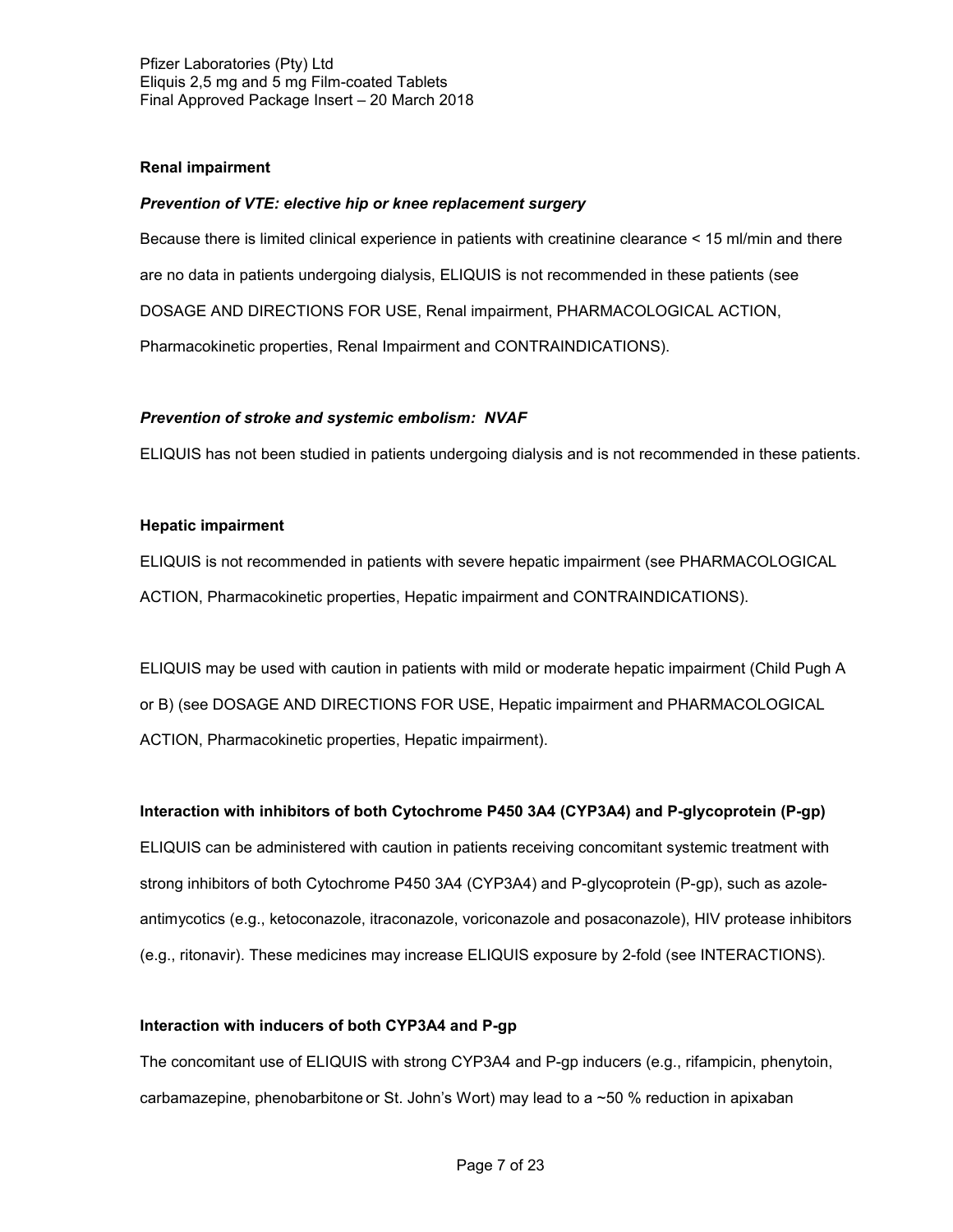exposure. Use caution when coadministering ELIQUIS with strong inducers of both CYP3A4 and P-gp (see INTERACTIONS).

### **Interaction with other medicines affecting haemostasis**

The concomitant use of ELIQUIS with antiplatelet medicines increases the risk of bleeding. Care is to be taken if patients are treated concomitantly with non-steroidal anti-inflammatory drugs (NSAIDs), including aspirin. **Other platelet aggregation inhibitors or other antithrombotic medicines are not recommended concomitantly with ELIQUIS following surgery (see INTERACTIONS)**.

In patients with atrial fibrillation and a condition that warrants chronic use of aspirin, ELIQUIS may be used with due regard to increased risk of major bleeding. In a clinical trial of patients with atrial fibrillation, concomitant use of aspirin increased the major bleeding risk on apixaban from 1,8 % per year to 3,4 % per year and increased the bleeding risk on warfarin from 2,7 % per year to 4,6 % per year.

### **Spinal/epidural anaesthesia or puncture**

### **Prevention of VTE: elective hip or knee replacement surgery**

When neuraxial anaesthesia (spinal/epidural anaesthesia) or spinal/epidural puncture is employed, patients treated with antithrombotic medicines, such as ELIQUIS, for prevention of thromboembolic complications are at risk of developing an epidural or spinal haematoma which can result in long-term or permanent paralysis. The risk of these events may be increased by the post-operative use of indwelling epidural catheters or the concomitant use of medicines affecting haemostasis. When an indwelling epidural or intrathecal catheter is planned, ELIQUIS should be stopped 48 hours beforehand. Indwelling epidural or intrathecal catheters must be removed at least 6 hours prior to the first dose of ELIQUIS. The risk may also be increased by traumatic or repeated epidural or spinal puncture. Patients are to be frequently monitored for signs and symptoms of neurological impairment (e.g., numbness or weakness of the legs, bowel or bladder dysfunction). If neurological compromise is noted, urgent diagnosis and treatment is necessary. Prior to neuraxial intervention, the medical practitioner should consider the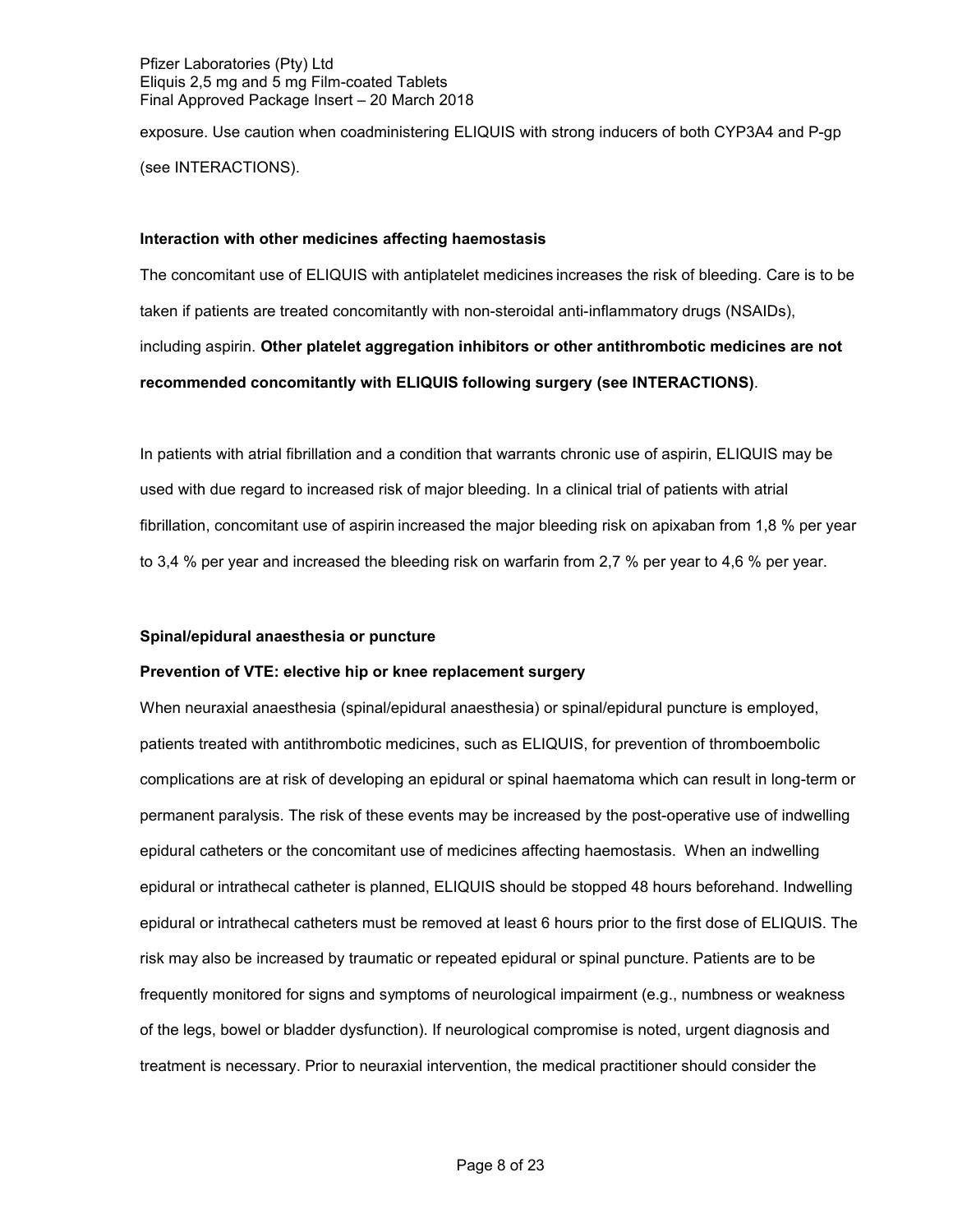potential benefit versus the risk in anticoagulated patients or in patients to be anticoagulated for thromboprophylaxis.

### **Hip fracture surgery**

ELIQUIS has not been studied in clinical trials in patients undergoing hip fracture surgery to evaluate efficacy and safety in these patients. Therefore, ELIQUIS is not recommended in these patients.

## **Paediatric use**

The efficacy and safety of ELIQUIS in children below age 18 have not been established. No data are available.

# **Effects on ability to drive and to use machines**

ELIQUIS has no or negligible influence on the ability to drive and use machines.

# **Lactose intolerance**

As ELIQUIS contains lactose, patients with the rare hereditary conditions of galactose intolerance e.g. galactosaemia, Lapp lactase deficiency, glucose-galactose malabsorption or fructose intolerance should not take ELIQUIS. Lactose may also have an effect on the glycaemic control of patients with diabetes mellitus.

### **INTERACTIONS:**

### **Effect of other medicines on ELIQUIS**

# **Inhibitors of CYP3A4 and P-gp**

Coadministration of ELIQUIS with ketoconazole (400 mg once a day), a strong inhibitor of both CYP3A4 and P-gp, led to a 2-fold increase in mean ELIQUIS AUC and a 1,6 fold increase in mean apixaban  $C_{\text{max}}$ . (See WARNINGS AND SPECIAL PRECAUTIONS, Interaction with inhibitors of both Cytochrome P450 3A4 (CYP3A4) and P-glycoprotein (P-gp)).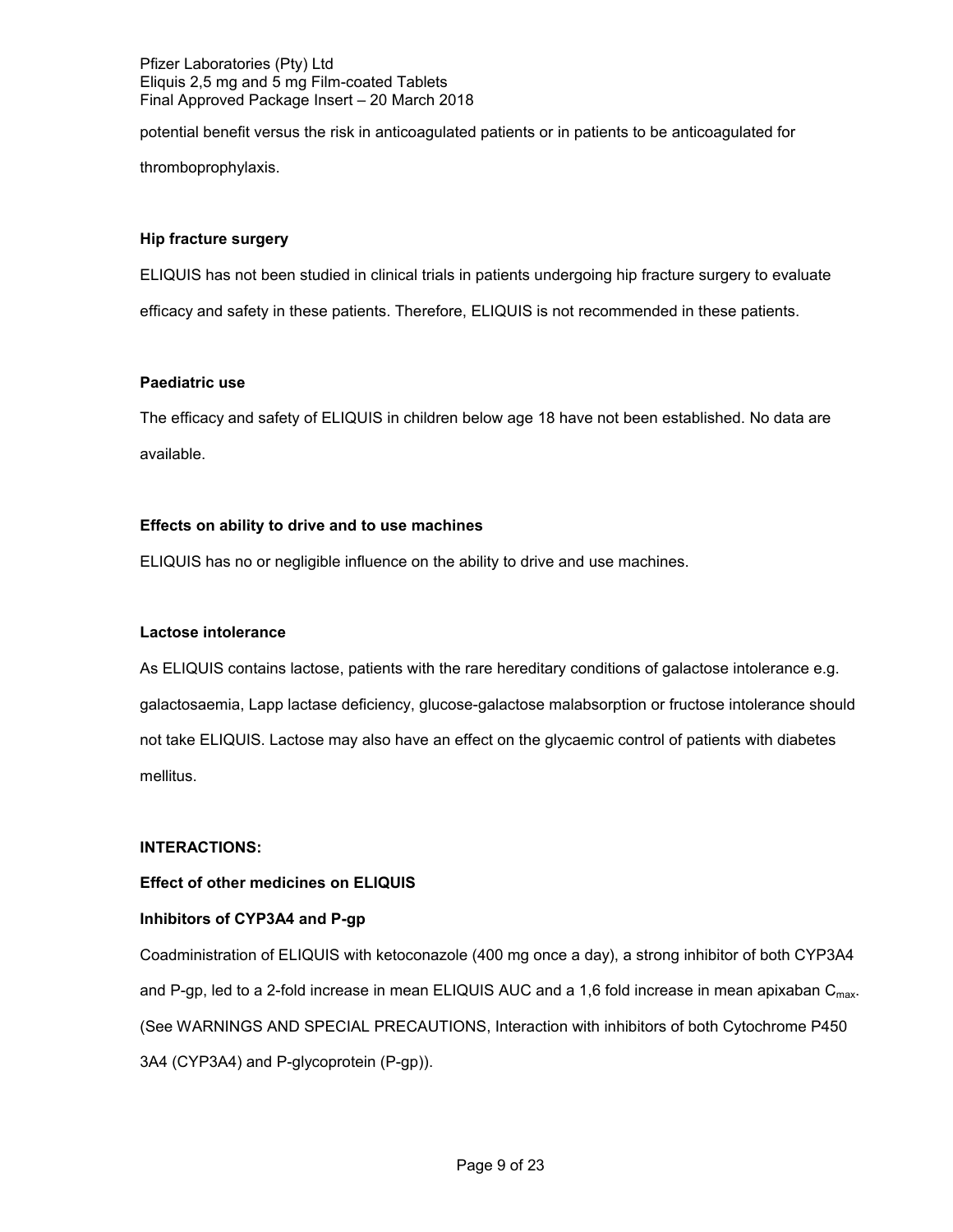The dose of ELIQUIS must not exceed 2,5 mg twice daily when used with these medicines.

Active substances that are not considered strong inhibitors of both CYP3A4 and P-gp (e.g., diltiazem, naproxen, amiodarone, verapamil, quinidine) are expected to increase apixaban plasma concentration to a lesser extent. Diltiazem (360 mg once a day), for instance, considered a moderate CYP3A4 and a weak P-gp inhibitor, led to a 1,4 fold increase in mean ELIQUIS AUC and a 1,3 fold increase in  $C_{\text{max}}$ . Naproxen (500 mg, single dose), an inhibitor of P-gp but not an inhibitor of CYP3A4, led to a 1,5-fold and 1,6-fold increase in mean ELIQUIS AUC and C<sub>max</sub>, respectively. No dose adjustment for ELIQUIS is required when coadministered with less potent inhibitors of CYP3A4 and/or P-gp.

## **Inducers of CYP3A4 and P-gp**

Coadministration of ELIQUIS with rifampicin, a strong inducer of both CYP3A4 and P-gp, led to an approximate 54 % and 42 % decrease in mean ELIQUIS AUC and  $C_{\text{max}}$ , respectively. The concomitant use of ELIQUIS with other strong CYP3A4 and P-gp inducers (e.g., phenytoin, carbamazepine, phenobarbitone or St. John's Wort) may also lead to reduced ELIQUIS plasma concentrations. No dose adjustment for ELIQUIS is required during concomitant therapy with such agents, however strong inducers of both CYP3A4 and P-gp should be coadministered with caution (see WARNINGS AND SPECIAL PRECAUTIONS, Interaction with inducers of both CYP3A4 and P-gp).

### **Anticoagulants, platelet aggregation inhibitors, and NSAIDs**

After combined administration of enoxaparin (40 mg single dose) with ELIQUIS (5 mg single dose), an additive effect on anti-FXa activity was observed.

Pharmacokinetic or pharmacodynamic interactions were not evident in healthy subjects when ELIQUIS was coadministered with aspirin 325 mg once a day.

ELIQUIS coadministered with clopidogrel (75 mg once daily) or with the combination of clopidogrel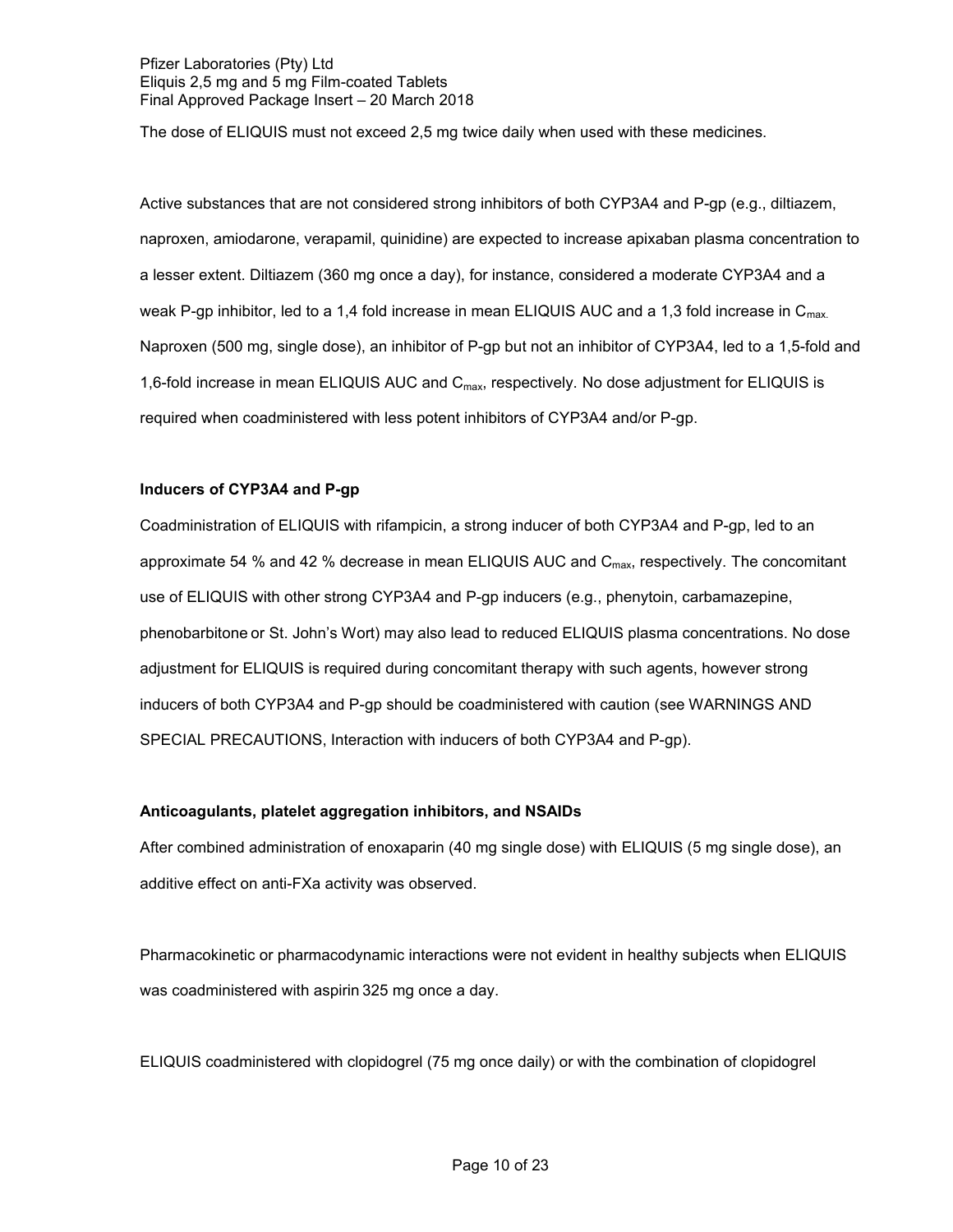75 mg and aspirin 162 mg once daily in Phase 1 studies did not show a relevant increase in bleeding time or further inhibition of platelet aggregation compared to administration of the antiplatelet agents without ELIQUIS. Increases in clotting tests (PT, INR, and aPTT) were consistent with the effects of ELIQUIS alone. However the coadministration of ELIQUIS with clopidogrel, ticagrelor or other antiplatelet medicines, except aspirin, are not recommended due to the resulting associated increased risk of major bleeds (see CONTRAINDICATIONS).

Naproxen (500 mg), an inhibitor of P-gp, led to a 1,5-fold and 1,6-fold increase in mean ELIQUIS AUC and C<sub>max</sub>, in healthy subjects, respectively. Corresponding increases in clotting tests were observed for ELIQUIS. No clinically relevant prolongation of bleeding time was observed after concomitant administration of ELIQUIS and naproxen.

ELIQUIS should be used with caution when coadministered with NSAIDs (including aspirin) because these medicinal products typically increase the bleeding risk.

Medicines associated with serious bleeding are not recommended concomitantly with ELIQUIS, such as: unfractionated heparins and heparin derivatives (including low molecular weight heparins (LMWH)), FXa inhibiting oligosaccharides (e.g.fondaparinux), direct thrombin II inhibitors (e.g., desirudin), thrombolytic agents, GPIIb/IIIa receptor antagonists, dipyridamole, dextran, sulfinpyrazone, vitamin K antagonists, and other oral anticoagulants. It should be noted that unfractionated heparin can be administered at doses necessary to maintain a patent central venous or arterial catheter (see WARNINGS AND SPECIAL PRECAUTIONS, Interaction with other medicinal products affecting haemostasis).

### **Other concomitant therapies**

No clinically significant pharmacokinetic or pharmacodynamic interactions were observed when ELIQUIS was coadministered with atenolol or famotidine. Coadministration of ELIQUIS 10 mg with atenolol 100 mg did not have a clinically relevant effect on the pharmacokinetics of ELIQUIS. Following administration of the two medicines together, mean ELIQUIS AUC and  $C_{\text{max}}$  were 15 % and 18 % lower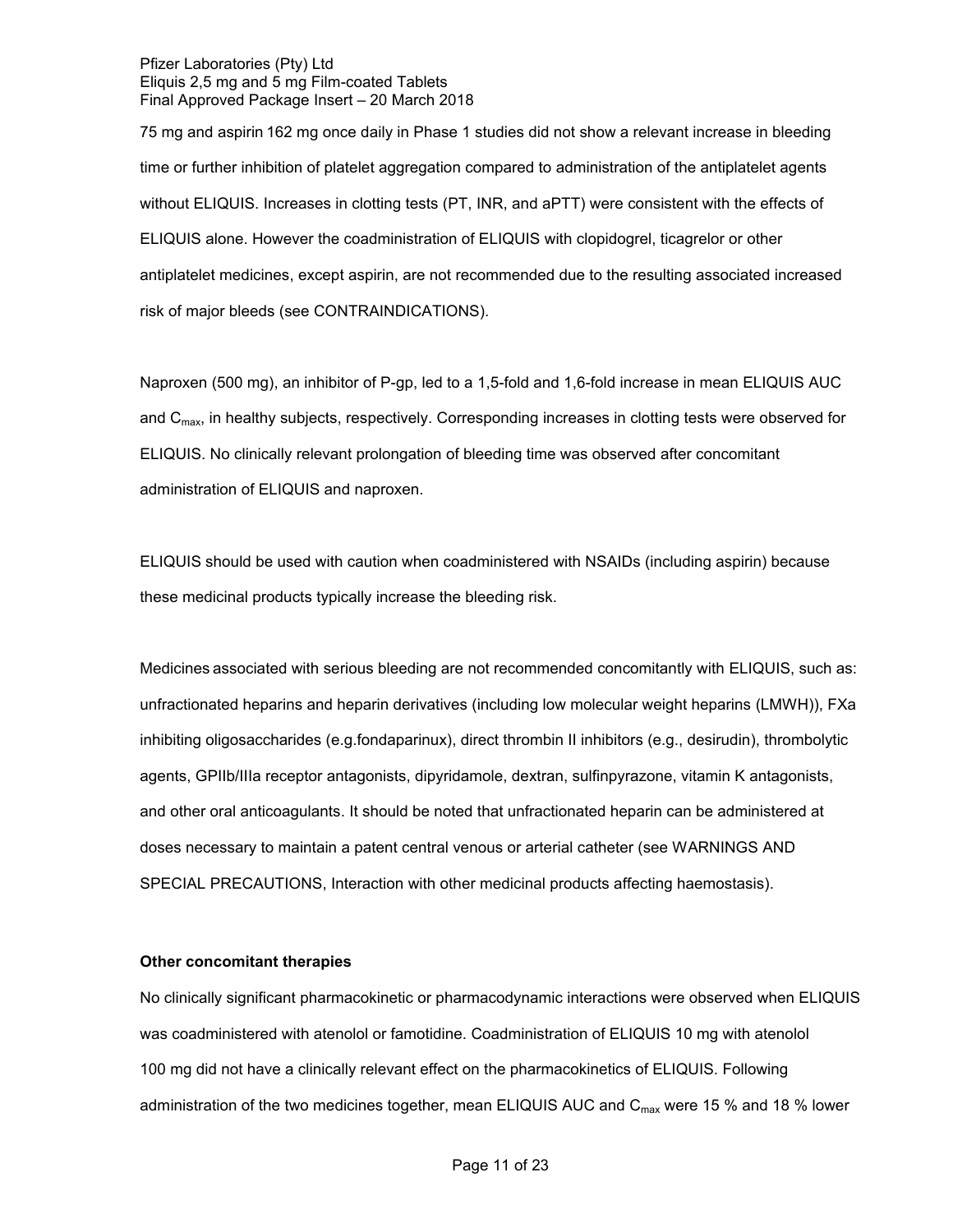than when administered alone. The administration of ELIQUIS 10 mg with famotidine 40 mg had no effect on ELIQUIS AUC or C<sub>max</sub>.

Clotting tests (e.g., PT, INR, and aPTT) are affected as expected by the mechanism of action of ELIQUIS (see PHARMACOLOGICAL ACTION, Pharmacodynamic properties, Mechanism of action). Changes observed in these clotting tests at the expected therapeutic dose are small and subject to a high degree of variability (see PHARMACOLOGICAL ACTION, Pharmacodynamic properties). These parameters should not be used to monitor ELIQUIS therapy.

# **Paediatric population**

Interaction studies have only been performed in adults.

# **Effect of ELIQUIS on other medicines**

*In vitro* ELIQUIS studies showed no inhibitory effect on the activity of CYP1A2, CYP2A6, CYP2B6, CYP2C8, CYP2C9, CYP2D6 or CYP3A4 (IC50 > 45  $\mu$ M) and weak inhibitory effect on the activity of  $CYP2C19$  (IC50 > 20  $\mu$ M) at concentrations that are significantly greater than peak plasma concentrations observed in patients. ELIQUIS did not induce CYP1A2, CYP2B6, CYP3A4/5 at a concentration up to 20 µM. Therefore, ELIQUIS is not expected to alter the metabolic clearance of coadministered medicines that are metabolised by these enzymes. ELIQUIS is not a significant inhibitor of P-gp.

In studies conducted in healthy subjects, as described below, ELIQUIS did not meaningfully alter the pharmacokinetics of digoxin, naproxen, or atenolol.

*Digoxin*: Coadministration of ELIQUIS (20 mg once a day) and digoxin (0,25 mg once a day), a P-gp substrate, did not affect digoxin AUC or C<sub>max</sub>. Therefore, ELIQUIS does not inhibit P-gp mediated substrate transport.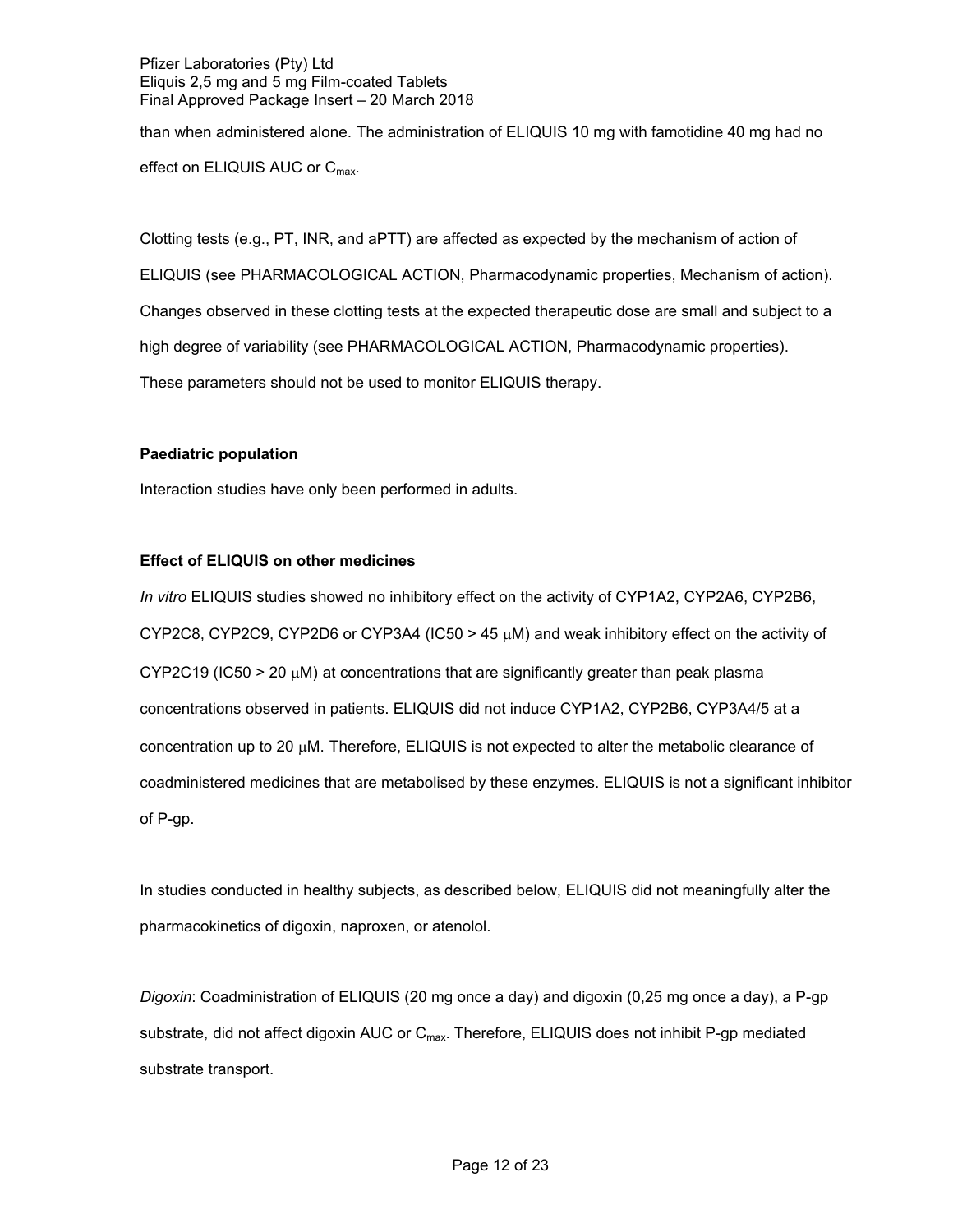*Naproxen*: Coadministration of single doses of ELIQUIS (10 mg) and naproxen (500 mg) did not have any effect on the naproxen AUC or  $C_{\text{max}}$ .

*Atenolol*: Coadministration of a single dose of ELIQUIS (10 mg) and atenolol (100 mg) did not alter the pharmacokinetics of atenolol.

# **PREGNANCY AND LACTATION:**

Safety has not been established.

# **Pregnancy**

ELIQUIS is not recommended during pregnancy.

## **Lactation**

It is unknown whether ELIQUIS or its metabolites are excreted in human milk. A risk to newborns and infants cannot be excluded.

ELIQUIS therapy is not recommended for mothers who are breastfeeding their infants.

# **DOSAGE AND DIRECTIONS FOR USE:**

ELIQUIS can be taken with or without food.

If a dose is missed, the patient should take ELIQUIS immediately and then continue with twice daily administration as before*.*

# **Recommended dosage**

# *Prevention of VTE: elective hip or knee replacement surgery*

The recommended dose of ELIQUIS is 2,5 mg taken orally twice daily. The initial dose should be taken 12 to 24 hours after surgery.

In patients undergoing hip replacement surgery, the recommended duration of treatment is 32 to 38 days.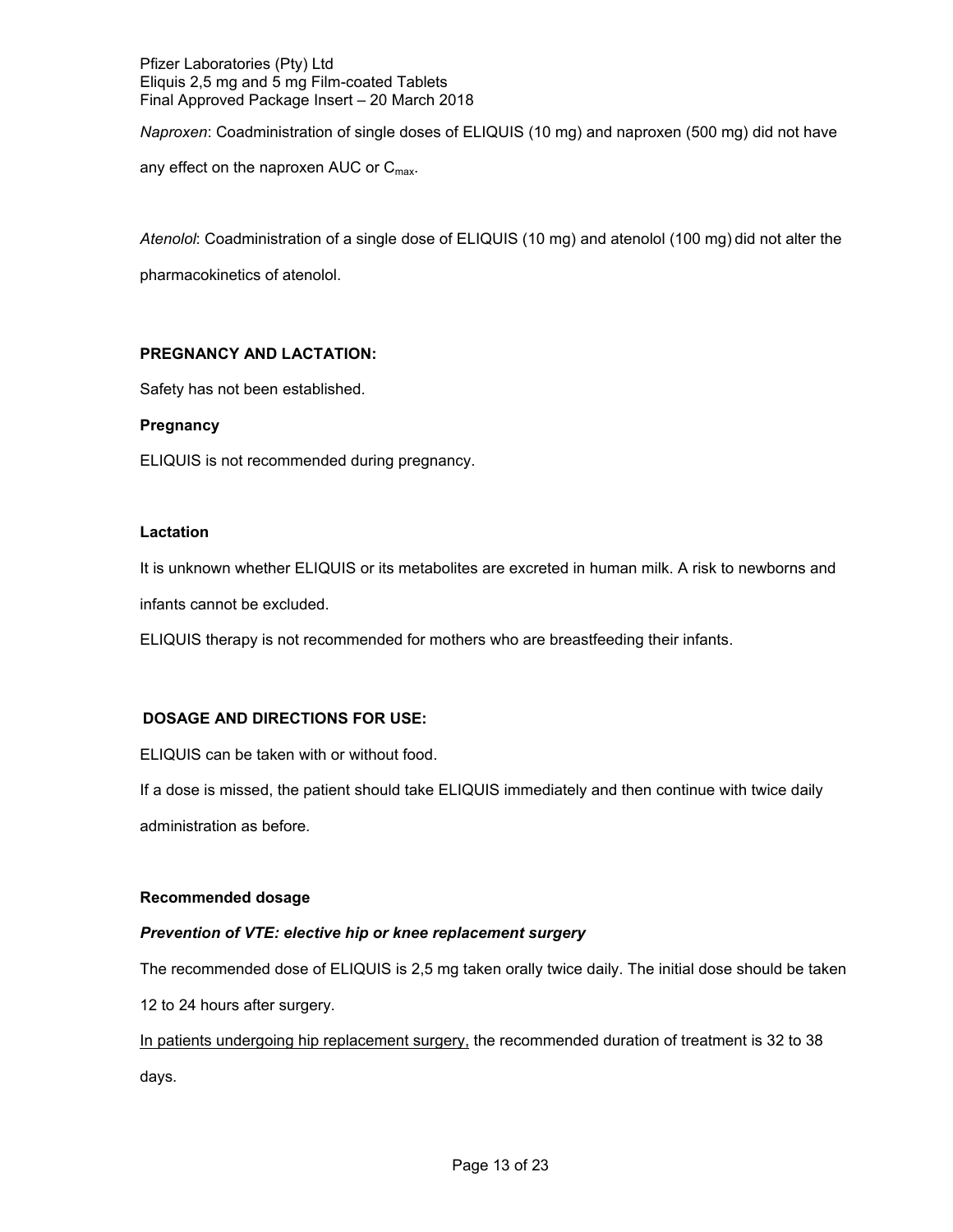In patients undergoing knee replacement surgery, the recommended duration of treatment is 10 to 14 days.

## *Prevention of stroke and systemic embolism: NVAF*

The recommended dose of ELIQUIS is 5 mg taken orally twice daily.

*Age, body weight, serum creatinine:* In patients with at least 2 of the following characteristics, age ≥ 80 years, body weight ≤ 60 kg, or serum creatinine ≥ 1,5 mg/dL (133 micromol/l), the recommended dose of ELIQUIS is 2,5 mg twice daily.

## **Renal impairment**

# *Prevention of VTE: elective hip or knee replacement surgery*

In surgical patients no dose adjustment is necessary in patients with mild, moderate or severe (creatinine clearance 15 - 29 ml/min) renal impairment (see PHARMACOLOGICAL ACTION, Pharmacokinetic properties). Because there is limited clinical experience in patients with creatinine clearance < 15 ml/min and there are no data in patients undergoing dialysis, ELIQUIS is not recommended in these patients (see WARNINGS AND SPECIAL PRECAUTIONS, Renal impairment, Prevention of VTE: elective hip or knee replacement surgery and PHARMACOLOGICAL ACTION, Pharmacokinetic properties).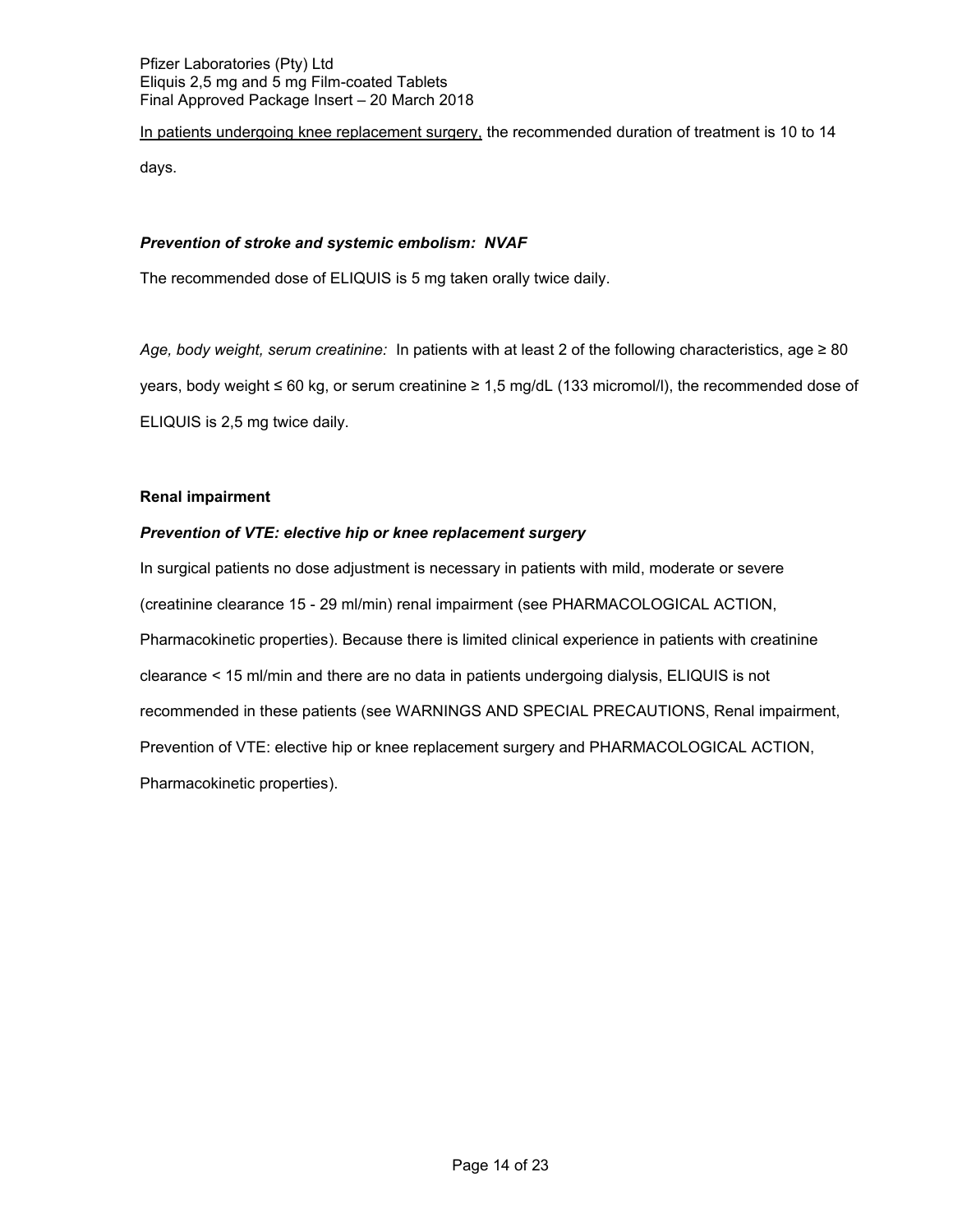# *Prevention of stroke and systemic embolism: NVAF*

In patients with AF no dose adjustment is recommended in patients with creatinine clearance 15 to 29 ml/min, except as described under DOSAGE AND DIRECTIONS FOR USE, Prevention of stroke and systemic embolism: NVAF. Because there is no clinical experience in patients with creatinine clearance < 15 ml/min, a dosing recommendation cannot be provided.

There are no data in patients undergoing dialysis, therefore, ELIQUIS is not recommended in these patients.

# **Hepatic impairment**

ELIQUIS may be used with caution in patients with mild or moderate hepatic impairment (Child Pugh A or B). No dose adjustment is required in patients with mild or moderate hepatic impairment (see WARNINGS AND SPECIAL PRECAUTIONS, Hepatic impairment and PHARMACOLOGICAL ACTION, Pharmacokinetic properties, Hepatic impairment).

ELIQUIS is not recommended in patients with severe hepatic impairment (see WARNINGS AND SPECIAL PRECAUTIONS, Hepatic impairment and PHARMACOLOGICAL ACTION, Pharmacokinetic properties, Hepatic impairment).

# **Body weight**

# *Prevention of VTE: elective hip or knee replacement surgery*

No dose adjustment required (see PHARMACOLOGICAL ACTION, Pharmacokinetic properties).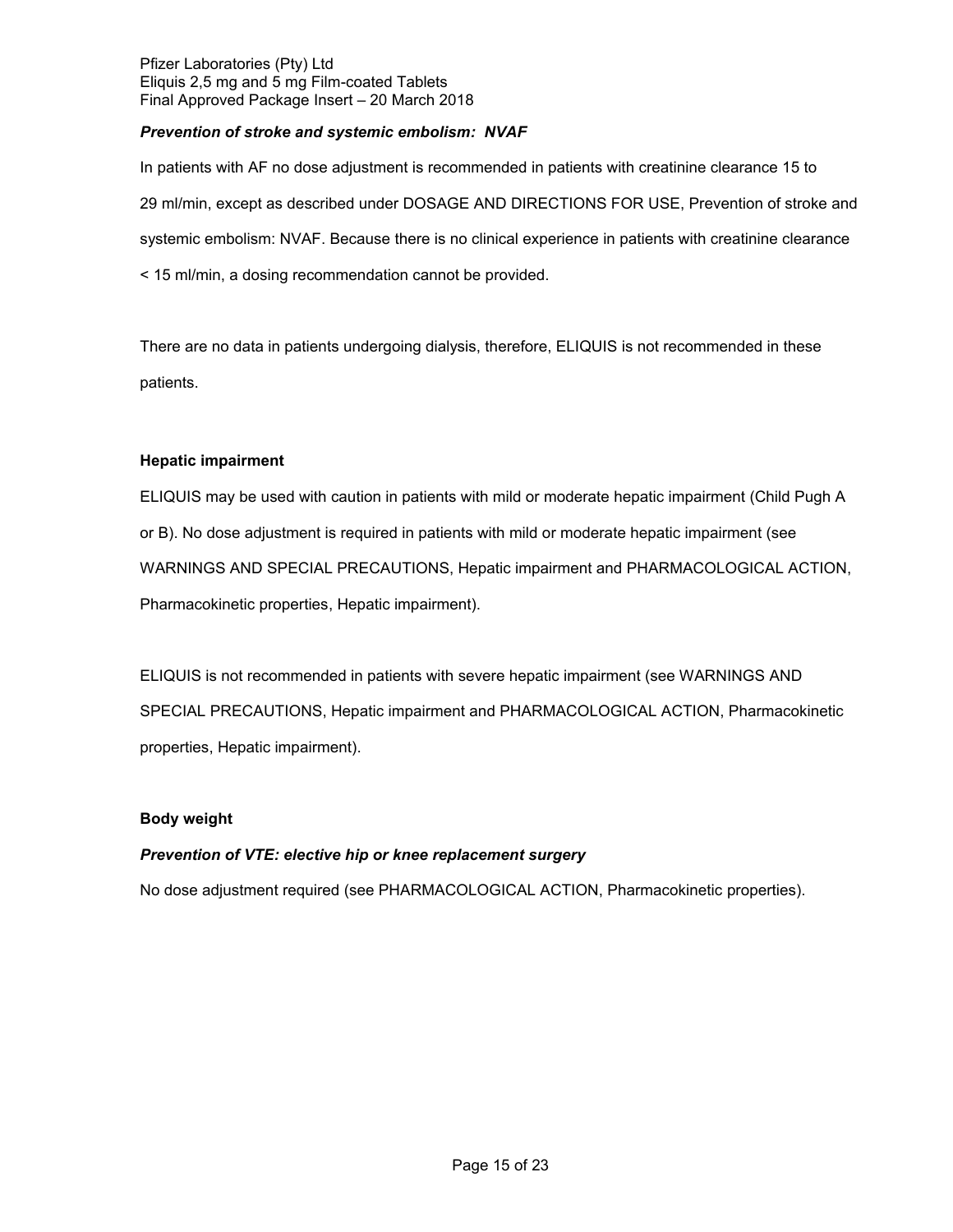# *Prevention of stroke and systemic embolism: NVAF*

See DOSAGE AND DIRECTIONS FOR USE, Prevention of stroke and systemic embolism: NVAF.

## **Paediatric and adolescent**

The efficacy and safety of ELIQUIS in children below age 18 have not been established. No data are available.

## **Elderly**

# *Prevention of VTE: elective hip or knee replacement surgery*

No dose adjustment required (see PHARMACOLOGICAL ACTION, Pharmacokinetic properties).

## *Prevention of stroke and systemic embolism: NVAF*

See DOSAGE AND DIRECTIONS FOR USE, Prevention of stroke and systemic embolism: NVAF.

### **Converting from or to parenteral anticoagulants**

In general, switching treatment from parenteral anticoagulants to ELIQUIS (and vice versa) can be done at the next scheduled dose.

# **Converting from or to warfarin or other vitamin K antagonists (VKA)**

When converting patients from warfarin or other VKA therapy to ELIQUIS, discontinue warfarin or other VKA therapy and start ELIQUIS when the INR is below 2,0.

When converting from ELIQUIS to warfarin or other VKA therapy, continue ELIQUIS for 48 hours after the first dose of warfarin or other VKA therapy.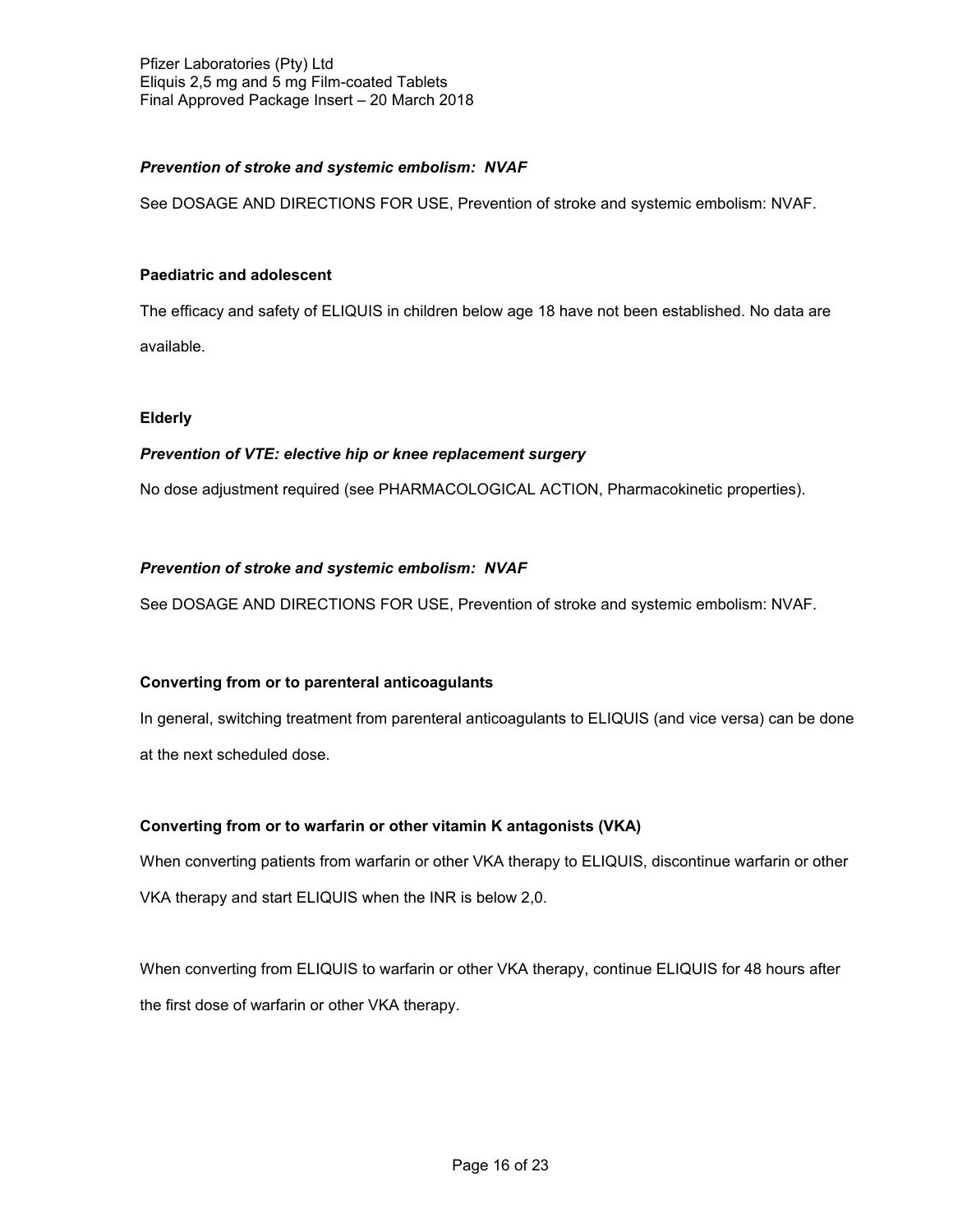## **Surgery and invasive procedures**

ELIQUIS should be discontinued 2 to 3 days prior to elective surgery or invasive procedures such as neuraxial regional anaesthesia. If surgery or invasive procedures cannot be delayed, exercise appropriate caution taking into consideration an increased risk of bleeding. This risk of bleeding should be weighed against the urgency of intervention.

## **SIDE EFFECTS:**

## **Clinical experience**

## **Prevention of VTE: elective hip or knee replacement surgery**

The safety of ELIQUIS has been evaluated in 5 924 patients exposed to ELIQUIS 2,5 mg twice daily undergoing major orthopaedic surgery of the lower limbs (elective hip replacement or elective knee replacement) treated for up to 38 days.

In total, 11 % of the patients treated with ELIQUIS 2,5 mg twice daily experienced adverse reactions. Bleeding may occur during ELIQUIS therapy in the presence of associated risk factors such as organic lesions liable to bleed. Common adverse reactions were anaemia, haemorrhage, contusion, and nausea.

The use of ELIQUIS may be associated with an increased risk of occult or overt bleeding from any tissue or organ (see WARNINGS AND SPECIAL PRECAUTIONS, Haemorrhage risk).

Adverse reactions in the studies are listed in Table 1.

### **Table 1: Treatment-emergent adverse reactions in post-surgery orthopaedic patients**

| Common                                      | Uncommon                 | Rare                   |  |  |
|---------------------------------------------|--------------------------|------------------------|--|--|
| $(≥ 1/100$ to < 1/10)                       | $(≥ 1/1 000$ to < 1/100) | (21/10000 to < 1/1000) |  |  |
| <b>Blood and lymphatic system disorders</b> |                          |                        |  |  |
| Anaemia (including                          | Thrombocytopenia         |                        |  |  |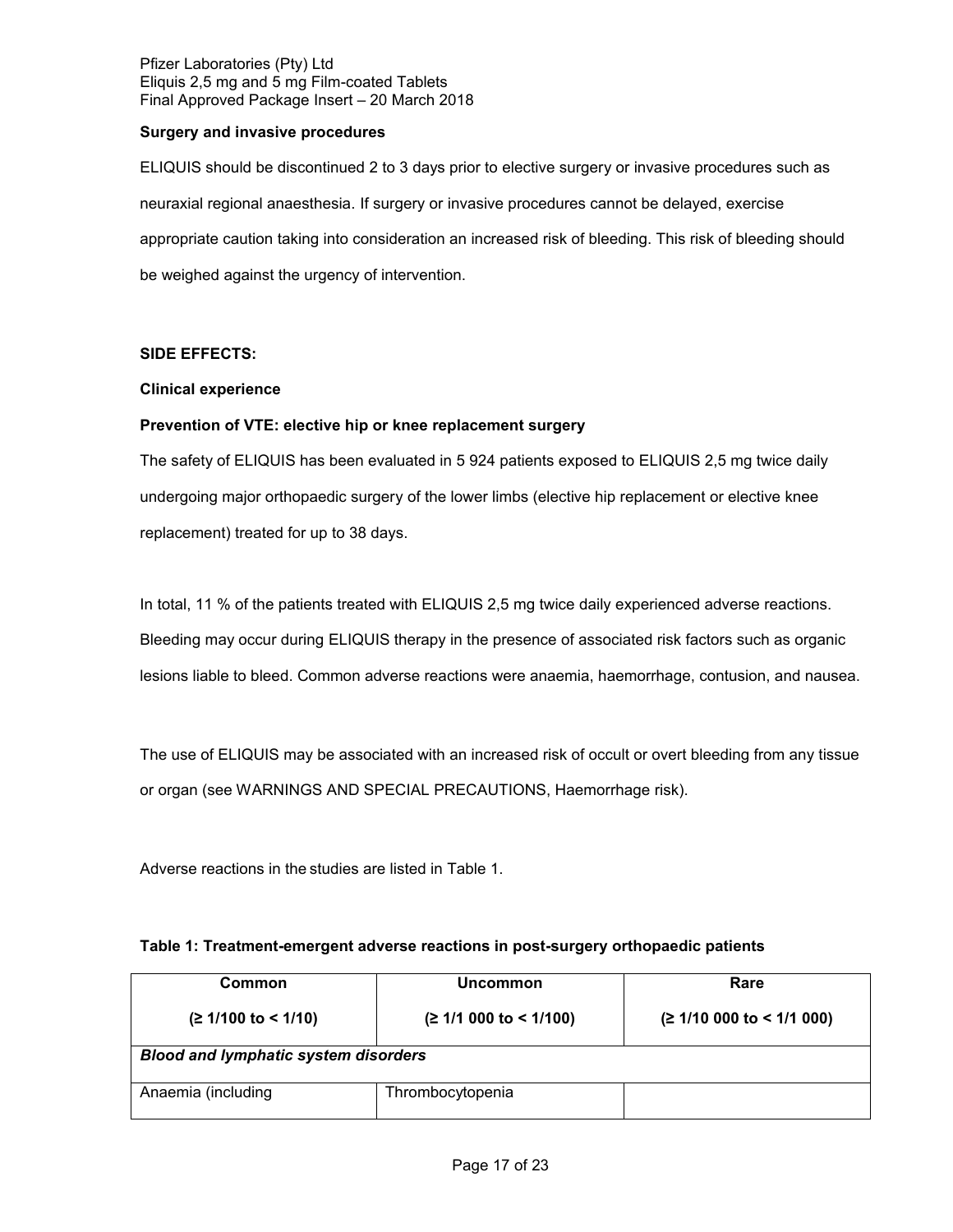| Common                                          | <b>Uncommon</b>                | Rare                          |  |
|-------------------------------------------------|--------------------------------|-------------------------------|--|
| $(≥ 1/100$ to < 1/10)                           | (≥ 1/1 000 to < 1/100)         | (≥ 1/10 000 to < 1/1 000)     |  |
| postoperative and haemorrhagic                  |                                |                               |  |
| anaemia, and respective                         |                                |                               |  |
| laboratory parameters)                          |                                |                               |  |
| Immune system disorders                         |                                |                               |  |
|                                                 |                                | Hypersensitivity              |  |
| <b>Eye disorders</b>                            |                                |                               |  |
|                                                 |                                | Ocular haemorrhage (including |  |
|                                                 |                                | conjunctival haemorrhage)     |  |
| Vascular disorders                              |                                |                               |  |
| Haemorrhage (including                          | Hypotension                    |                               |  |
| haematoma, and vaginal and                      |                                |                               |  |
| urethral haemorrhage)                           |                                |                               |  |
| Respiratory, thoracic and mediastinal disorders |                                |                               |  |
|                                                 | Epistaxis                      | Haemoptysis                   |  |
| <b>Gastrointestinal disorders</b>               |                                |                               |  |
| Nausea                                          | Gastrointestinal haemorrhage   | Rectal haemorrhage, gingival  |  |
|                                                 | (including haematemesis and    | bleeding                      |  |
|                                                 | melaena), haematochesia        |                               |  |
| <b>Hepatobiliary disorders</b>                  |                                |                               |  |
|                                                 | Increased transaminases        |                               |  |
|                                                 | (including increased alanine   |                               |  |
|                                                 | aminotransferase and increased |                               |  |
|                                                 | aspartate aminotransferase,    |                               |  |
|                                                 | increased gamma-               |                               |  |
|                                                 | glutamyltransferase, abnormal  |                               |  |
|                                                 |                                |                               |  |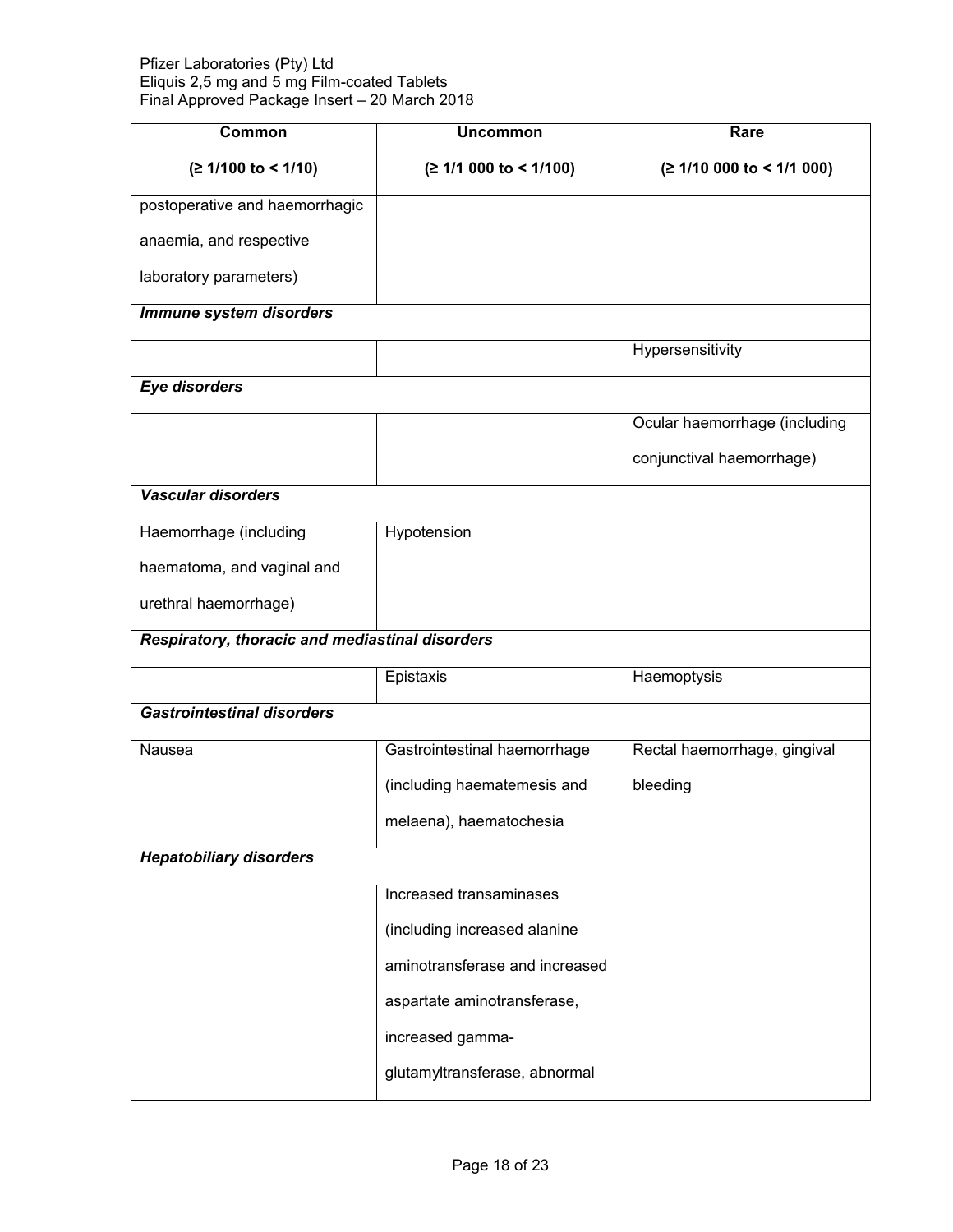| Common                                          | <b>Uncommon</b>                  | Rare                      |  |  |
|-------------------------------------------------|----------------------------------|---------------------------|--|--|
| $(≥ 1/100$ to < 1/10)                           | (≥ 1/1 000 to < 1/100)           | (≥ 1/10 000 to < 1/1 000) |  |  |
|                                                 | liver function test, increased   |                           |  |  |
|                                                 | blood alkaline phosphatase,      |                           |  |  |
|                                                 | increased blood bilirubin        |                           |  |  |
| Musculoskeletal and connective tissue disorders |                                  |                           |  |  |
|                                                 |                                  | Muscle haemorrhage        |  |  |
| Renal and urinary disorders                     |                                  |                           |  |  |
|                                                 | Haematuria (including respective |                           |  |  |
|                                                 | laboratory parameters)           |                           |  |  |
| Injury, poisoning and procedural complications  |                                  |                           |  |  |
| Contusion                                       | Post procedural haemorrhage      |                           |  |  |
|                                                 | (including post procedural       |                           |  |  |
|                                                 | haematoma, wound                 |                           |  |  |
|                                                 | haemorrhage, vessel puncture     |                           |  |  |
|                                                 | site haematoma and catheter      |                           |  |  |
|                                                 | site haemorrhage), wound         |                           |  |  |
|                                                 | secretion, incision site         |                           |  |  |
|                                                 | haemorrhage (including incision  |                           |  |  |
|                                                 | site haematoma), operative       |                           |  |  |
|                                                 | haemorrhage                      |                           |  |  |

# **Prevention of stroke and systemic embolism: NVAF**

The safety of ELIQUIS has been evaluated in clinical studies, including 11 284 patients exposed to ELIQUIS 5 mg twice daily and 602 patients to 2,5 mg twice daily. The ELIQUIS exposures were > 12 months for 9 375 patients and > 24 months for 3 369 patients.

Adverse reactions are listed in Table 2.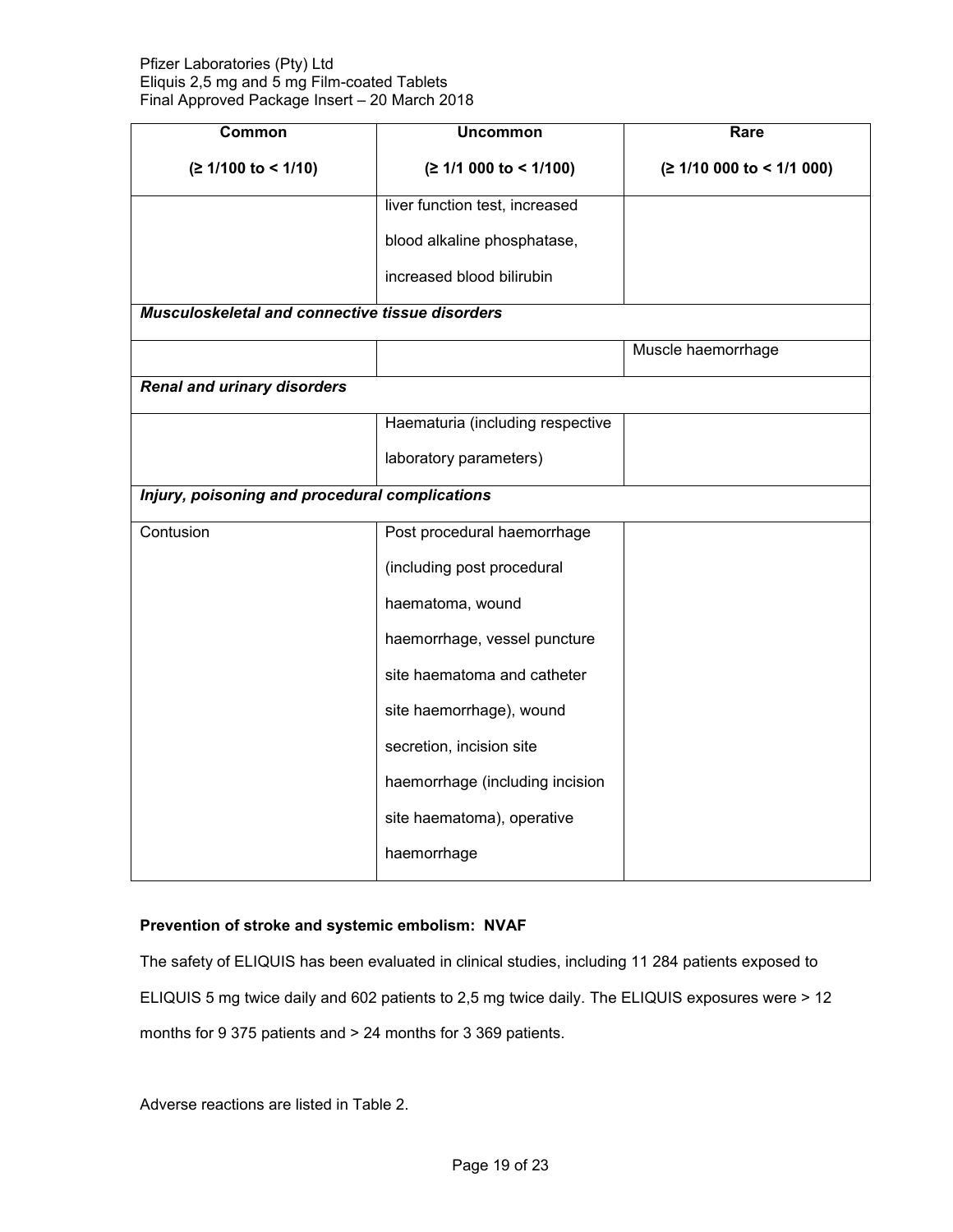| Common                                                     | <b>Uncommon</b>                 | Rare                          |
|------------------------------------------------------------|---------------------------------|-------------------------------|
| $(≥ 1/100$ to < 1/10)                                      | (≥ 1/1 000 to < 1/100)          | (≥ 1/10 000 to < 1/1 000)     |
| Immune system disorders                                    |                                 |                               |
|                                                            | Hypersensitivity (including     |                               |
|                                                            | medicine hypersensitivity such  |                               |
|                                                            | as skin rash and anaphylactic   |                               |
|                                                            | reaction such as allergic       |                               |
|                                                            | oedema)                         |                               |
| <b>Nervous system disorders</b>                            |                                 |                               |
|                                                            | Brain haemorrhage, other        |                               |
|                                                            | intracranial or intraspinal     |                               |
|                                                            | haemorrhage (including subdural |                               |
|                                                            | haematoma, subarachnoid         |                               |
|                                                            | haemorrhage, and spinal         |                               |
|                                                            | haematoma)                      |                               |
| <b>Eye disorders</b>                                       |                                 |                               |
| Eye haemorrhage (including                                 |                                 |                               |
| conjunctival haemorrhage)                                  |                                 |                               |
| Vascular disorders                                         |                                 |                               |
| Other haemorrhage, haematoma   Intra-abdominal haemorrhage |                                 |                               |
| Respiratory, thoracic and mediastinal disorders            |                                 |                               |
| Epistaxis                                                  | Haemoptysis                     | Respiratory tract haemorrhage |
|                                                            |                                 | (including pulmonary alveolar |
|                                                            |                                 | haemorrhage, laryngeal        |
|                                                            |                                 | haemorrhage, and pharyngeal   |

# **Table 2: Treatment-emergent adverse reactions in NVAF patients**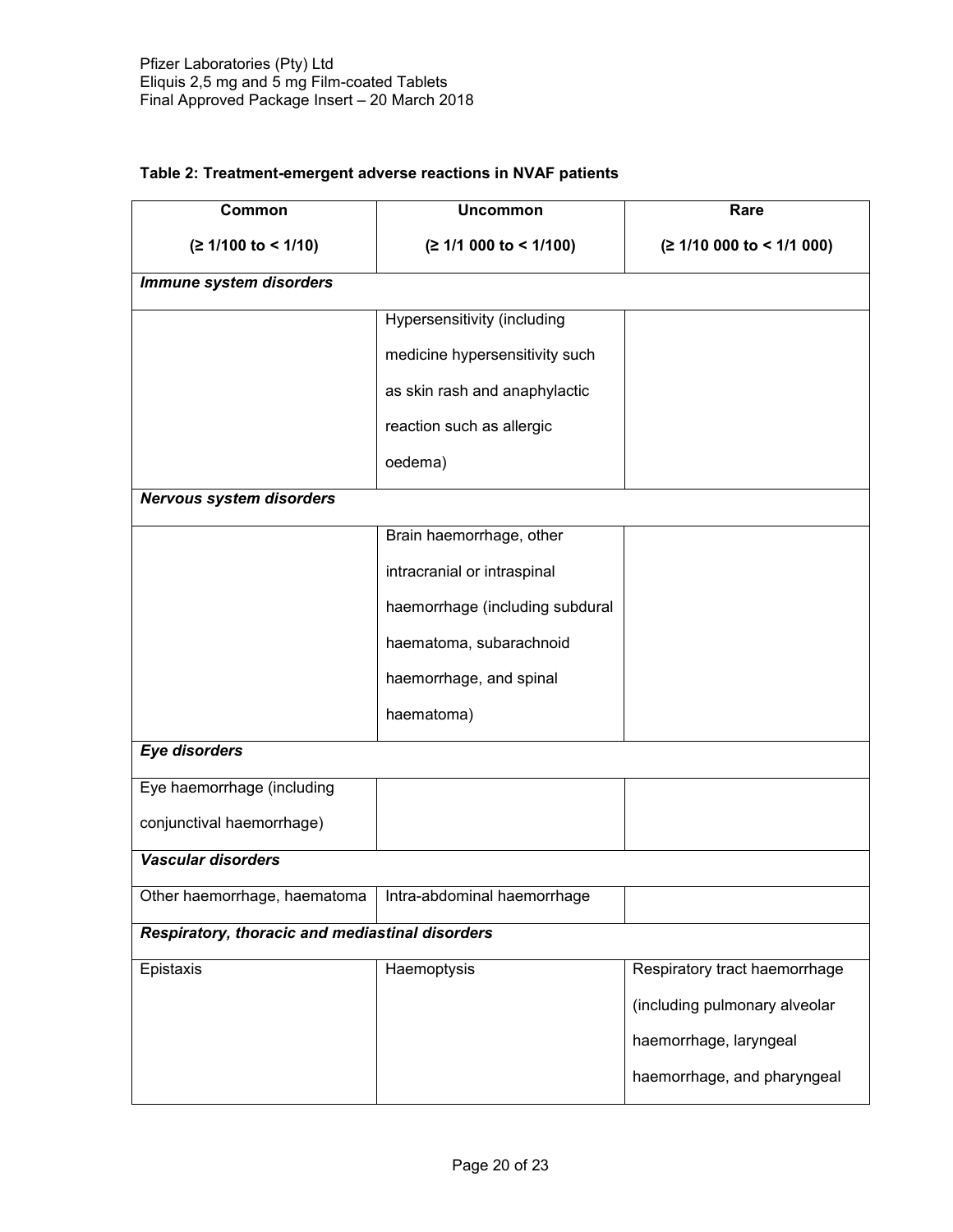| Common                                                      | <b>Uncommon</b>               | Rare                        |  |
|-------------------------------------------------------------|-------------------------------|-----------------------------|--|
| $(≥ 1/100$ to < 1/10)                                       | (≥ 1/1 000 to < 1/100)        | (≥ 1/10 000 to < 1/1 000)   |  |
|                                                             |                               | haemorrhage)                |  |
| <b>Gastrointestinal disorders</b>                           |                               |                             |  |
| Gastrointestinal haemorrhage                                | Haemorrhoidal haemorrhage,    | Retroperitoneal haemorrhage |  |
| (including haematemesis and                                 | haematochesia, mouth          |                             |  |
| melaena), rectal haemorrhage,                               | haemorrhage                   |                             |  |
| gingival bleeding                                           |                               |                             |  |
| <b>Renal and urinary disorders</b>                          |                               |                             |  |
| Haematuria                                                  |                               |                             |  |
| Reproductive system and breast disorders                    |                               |                             |  |
|                                                             | Abnormal vaginal haemorrhage, |                             |  |
|                                                             | urogenital haemorrhage        |                             |  |
| <b>General disorders and administration site conditions</b> |                               |                             |  |
|                                                             | Application site bleeding     |                             |  |
| <b>Investigations</b>                                       |                               |                             |  |
|                                                             | Occult blood positive         |                             |  |
| Injury, poisoning and procedural complications              |                               |                             |  |
| Contusion                                                   | Traumatic haemorrhage, post   |                             |  |
|                                                             | procedural haemorrhage,       |                             |  |
|                                                             | incision site haemorrhage     |                             |  |

# **KNOWN SYMPTOMS OF OVERDOSAGE AND PARTICULARS OF ITS TREATMENT:**

There is no antidote to ELIQUIS. Overdose of ELIQUIS may result in a higher risk of bleeding.

Treatment should be symptomatic and supportive.

# **IDENTIFICATION:**

ELIQUIS 2,5 mg: Yellow, round, biconvex film-coated tablets with "893" debossed on one side and "2½"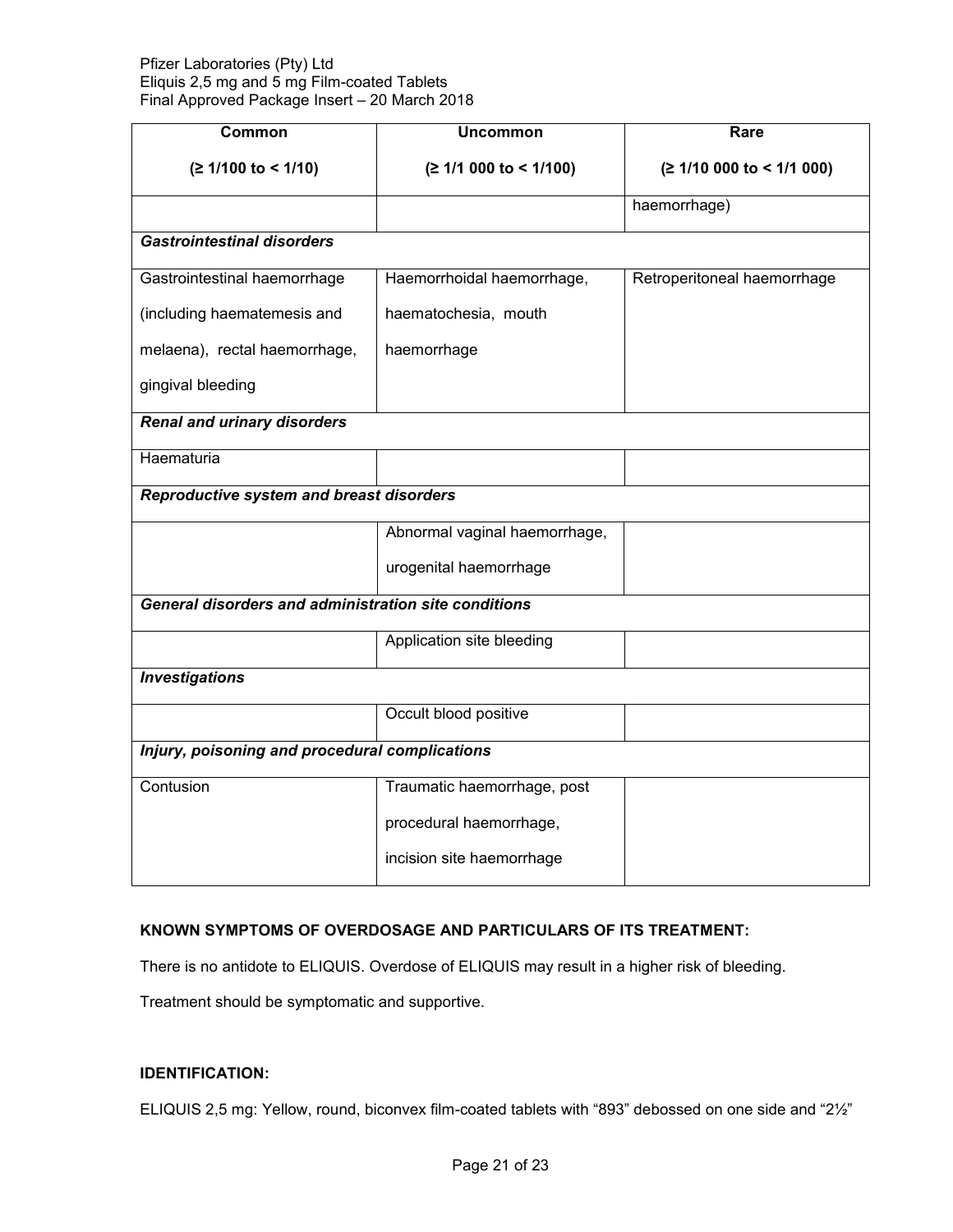on the other side.

ELIQUIS 5 mg: Pink, oval shaped, biconvex film-coated tablets with "894" debossed on one side and "5" on the other side.

# **PRESENTATION:**

ELIQUIS 2,5 mg: Cartons containing clear PVC/PVDC/silver aluminium blisters of 10 film-coated tablets (1 blister of 10 film-coated tablets each), 20 film-coated tablets (2 blisters of 10 film-coated tablets each) or 60 film-coated tablets (6 blisters of 10 film-coated tablets each).

ELIQUIS 5 mg: Cartons containing clear PVC/PVDC/silver aluminium blisters of 20 film-coated tablets (2 blisters of 10 film-coated tablets each), 60 film-coated tablets (6 blisters of 10 film-coated tablets each) or 14 film-coated tablets (1 blister of 14 film-coated tablets each) or 56 film-coated tablets (4 blisters of 14 film-coated tablets each).

# **STORAGE INSTRUCTIONS:**

Store at or below 30  $\degree$ C. Do not remove blister from carton until required for use. KEEP OUT OF REACH OF CHILDREN.

# **REGISTRATION NUMBERS:**

ELIQUIS 2,5 mg: 47/8.2/0463 ELIQUIS 5 mg: 47/8.2/0464

# **NAME AND BUSINESS ADDRESS OF THE HOLDER OF THE CERTIFICATE OF REGISTRATION:**

Pfizer Laboratories (Pty) Ltd

85 Bute Lane

**Sandton**